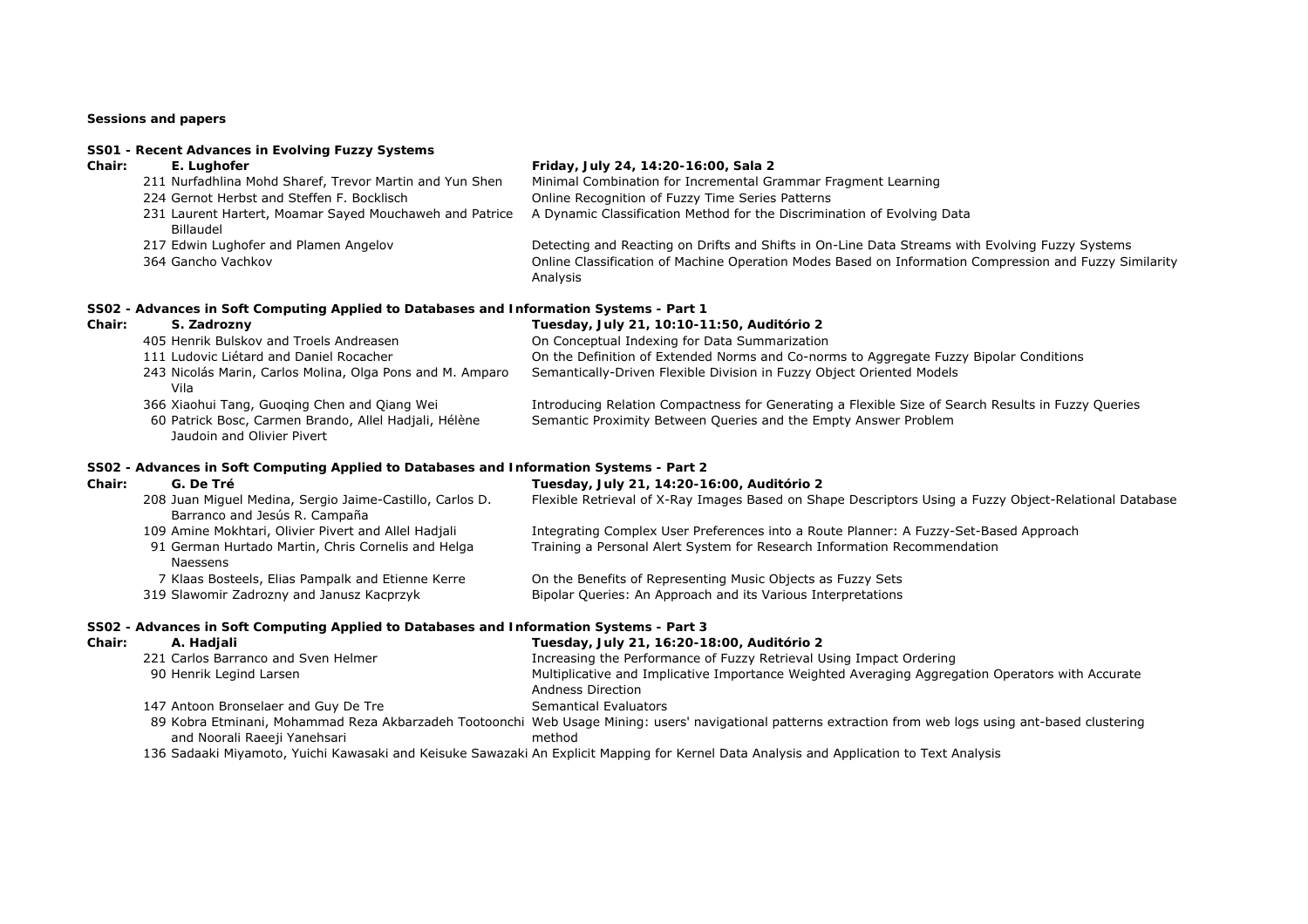# **SS03 - Fuzzy Transforms, Time Series and Other Applications - Part 1 F-Transforms**

| Chair: | I. Perfilieva                                                                                              | Wednesday, July 22, 10:10-11:50, Sala 3                                                                                   |
|--------|------------------------------------------------------------------------------------------------------------|---------------------------------------------------------------------------------------------------------------------------|
|        | 127 Luciano Stefanini                                                                                      | Fuzzy Transform and Smooth Functions                                                                                      |
|        | 128 Irina Perfilieva and Martina Daňková                                                                   | Towards F-transform of a Higher Degree                                                                                    |
|        | 153 Martina Dankova and Martin Stepnicka                                                                   | Approximation Properties of Inverse Fuzzy Transforms over the Residuated Lattice                                          |
|        |                                                                                                            | 14 Ferdinando di Martino, Vincenzo Loia and Salvatore Sessa Multi-Dimensional Fuzzy Transforms for Attribute Dependencies |
|        | 170 Barnabas Bede and Imre J. Rudas                                                                        | Fuzzy Transforms, Korovkin Theorems and the Durrmeyer Operator                                                            |
|        | SS03 - Fuzzy Transforms, Time Series and Other Applications - Part 2 Time Series                           |                                                                                                                           |
| Chair: | M. Stepnicka                                                                                               | Wednesday, July 22, 16:20-18:00, Sala 3                                                                                   |
|        | 432 David Martin, Domingo Miguel Guinea, Maria C. Garcia-<br>Alegre and Domingo Guinea                     | Mining Linguistic Information for Configuring a Visual Surface Inspection System                                          |
|        | 105 Martin Stepnicka, Viktor Pavliska, Vilem Novak, Irina<br>Perfilieva, Lenka Vavrickova and Iva Tomanova | Time Series Analysis and Prediction Based on Fuzzy Rules and the Fuzzy Transform                                          |
|        | 441 Peter Sussner, Rodolfo Miyasaki and Marcos Eduardo<br>Valle                                            | An Introduction to Parameterized IFAM Models with Applications in Prediction                                              |
|        | 178 Nadezhda Yarushkina, Tagir Unusov and Tatyana<br>Afanasyeva                                            | Fuzzy Tendency based Time Series Model for Forecasting Server Traffic                                                     |
|        | 259 Daniel Graves and Witold Pedrycz                                                                       | Multivariate Segmentation of Time Series with Differential Evolution                                                      |
|        | SS04 - Fuzzy and Possibilistic Optimization - Part 1                                                       |                                                                                                                           |
| Chair: | M. Inuiguchi                                                                                               | Wednesday, July 22, 10:10-11:50, Auditório 2                                                                              |
|        | 373 Mariano Jiménez, Amelia Bilbao, Mar Arenas and Maria<br>Victoria Rodriguez-Uria                        | Repairing Infeasibility in Fuzzy Goal Programming                                                                         |
|        | 308 Ricardo C. Silva and Akebo Yamakami                                                                    | Definition of Fuzzy Pareto-Optimality by Using Possibility Theory                                                         |
|        | 71 Phantipa Thipwiwatpotjana and Weldon Lodwick                                                            | The Use of Interval-Valued Probability Measures in Fuzzy Linear Programming: a constraint set approach                    |
|        | 347 Ricardo C. Silva, Carlos Cruz and Akebo Yamakami                                                       | A Parametric Method to Solve Quadratic Programming Problems with Fuzzy Costs                                              |
|        | 335 A. David Baez-Sanchez                                                                                  | Two Results About Optimization of Fuzzy Variable Functions                                                                |

# **SS04 - Fuzzy and Possibilistic Optimization - Part 2**

**Chair: Y. Yoshida Wednesday, July 22, 12:00-13:00, Auditório 2** 70 Heinrich Rommelfanger Transportation and Transportation Planning — A fuzzy Approach for Minimizing the Total Cost<br>34 Yuji Yoshida The Minimization of the Risk of Falling in Portfolios under Uncertainty 34 Yuji Yoshida The Minimization of the Risk of Falling in Portfolios under Uncertainty<br>200 Masahiro Inuiguchi Niel Minimization A Semi-infinite Programming Approach to Possibilistic Optimization un A Semi-infinite Programming Approach to Possibilistic Optimization under Necessity Measure Constraints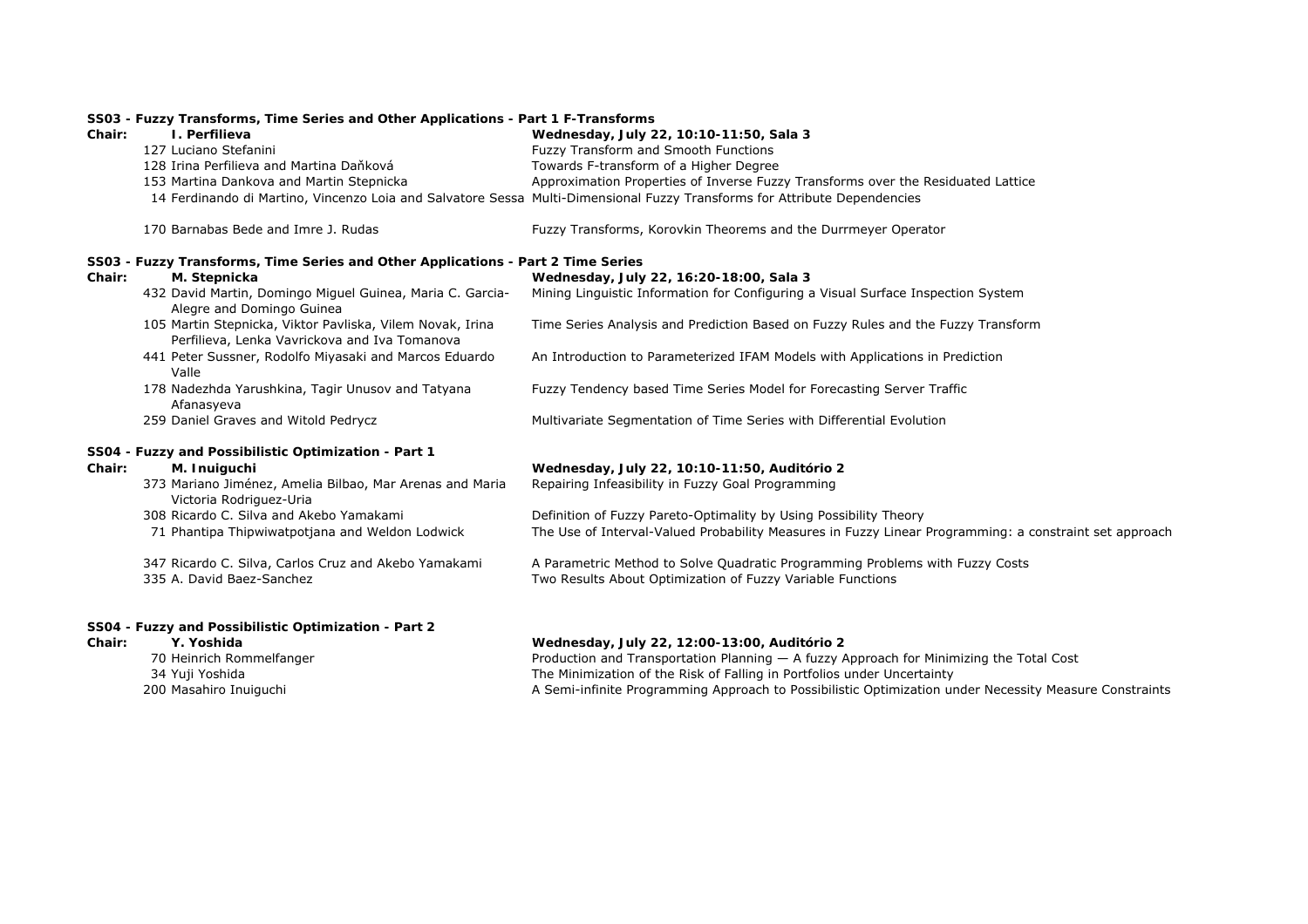### **SS05 - Fuzzy Differential Equations - Part 1**

## **Chair: Y. Chalco-Cano Friday, July 24, 10:10-11:50, Auditório 2**

|        | 163 Barnabas Bede and Luciano Stefanini                                                                                    | Numerical Solution of Interval Differential Equations with Generalized Hukuhara Differentiability    |
|--------|----------------------------------------------------------------------------------------------------------------------------|------------------------------------------------------------------------------------------------------|
|        | 326 Muhammad Zaini Ahmad and Bernard De Baets                                                                              | A Predator-Prey Model with Fuzzy Initial Populations                                                 |
|        | 156 Yurilev Chalco-Cano, Heriberto Román-Flores and María<br>Dolores Jiménez-Gamero                                        | Fuzzy Differential Equation with n-Derivative                                                        |
|        | 62 Rosana Motta Jafelice, Cesar Guilherme Almeida, João<br>Frederico C. A. Meyer and Heraldo L. Vasconcelos                | Dispersal of Leaf-Cutting Ants: fuzzy mathematical modeling, numerical approximation and simulations |
|        | 56 Marina R. B. Dias and Laécio C. Barros                                                                                  | Differential Equations based on Fuzzy Rules                                                          |
|        | SS05 - Fuzzy Differential Equations - Part 2                                                                               |                                                                                                      |
| Chair: | Y. Chalco-Cano                                                                                                             | Friday, July 24, 12:00-13:00, Auditório 2                                                            |
|        | 61 Rosana M. Jafelice, Laécio C. Barros and Rodney C.<br>Bassanezi                                                         | A Fuzzy Delay Differential Equation Model for HIV Dynamics                                           |
|        | 52 Heriberto Román-Flores, Yuriley Chalco-Cano and Geraldo Chaos Induced by Turbulent and Erratic Functions<br>Nunes-Silva |                                                                                                      |
|        | 129 Jiri Kupka                                                                                                             | Some Chaotic and Mixing Properties of Zadeh's Extension                                              |
|        |                                                                                                                            |                                                                                                      |

# **SS06 - Soft-computing for Web 2.0 and Semantic Web**

| Chair: | M. Reformat                                                                                 | Thursday, July 23, 16:20-18:00, Auditório 2                                                           |  |
|--------|---------------------------------------------------------------------------------------------|-------------------------------------------------------------------------------------------------------|--|
|        | 395 Zhan Li, Ronald R. Yager and Marek Reformat                                             | Identification of Web Information using Concept Hierarchies and On-line Updates of Concept Importance |  |
|        | 226 Trevor Martin and Yun Shen                                                              | Data Integration, Approximate Categorisation and Fuzzy Associations                                   |  |
|        | 327 Giuseppe Fenza, Vincenzo Loia and Sabrina Senatore                                      | Local Semantic Context Analysis for Automatic Ontology Matching                                       |  |
|        | 228 Veronika Vanekova and Peter Vojtas                                                      | Fuzziness as a Model of User Preference in Semantic Web Search                                        |  |
|        | 277 Ernesto Damiani, Paolo Ceravolo and Marcello Leida                                      | A toward Framework for Generic Uncertainty Management                                                 |  |
|        |                                                                                             |                                                                                                       |  |
|        | SS07 - Solvability of Euzzy Relation Fquations and Euzzy Interpolation - Part 1 Solvability |                                                                                                       |  |

# **SS07 - Solvability of Fuzzy Relation Equations and Fuzzy Interpolation - Part 1 Solvability**

| Chair: | S. Gottwald                                     | Tuesday, July 21, 12:00-13:00, Sala 1                                                                             |
|--------|-------------------------------------------------|-------------------------------------------------------------------------------------------------------------------|
|        | 400 Irina Perfilieva                            | Systems of Fuzzy Relation Equations in a Space with Fuzzy Preorder                                                |
|        | 22 Xue-ping Wang and Feng Sun                   | Resolution of Fuzzy Relation Equations with Sup-Inf Composition over Complete Brouwerian Lattices $-$ a<br>review |
|        | 271 Iman Mohammadi Ardehali and Milad Avazbeigi | A Generalized Numerical Solution for Fuzzy Relation Equations                                                     |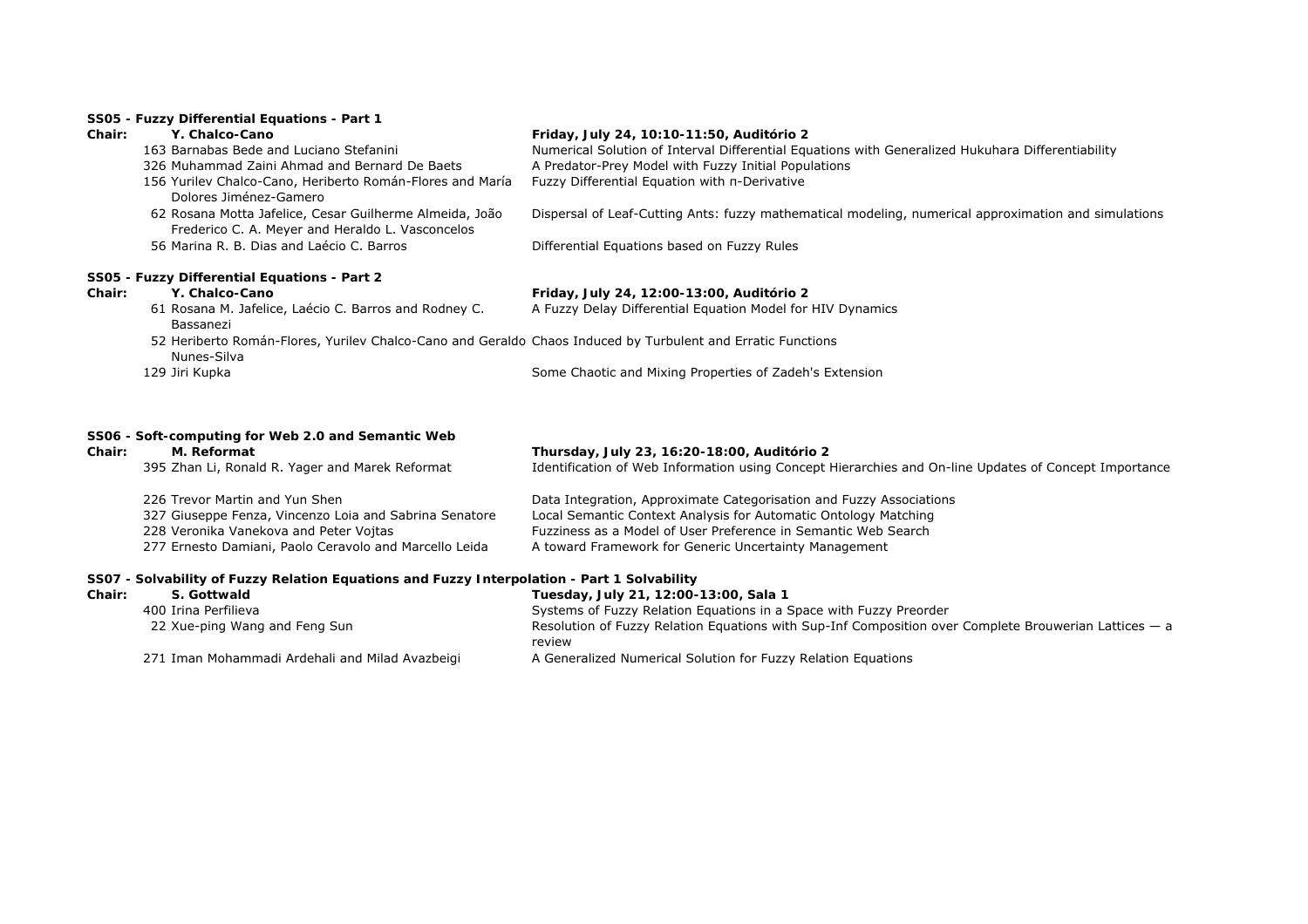# **SS07 - Solvability of Fuzzy Relation Equations and Fuzzy Interpolation - Part 2 Fuzzy Interpolation**

| Chair: | M. Stepnicka                                      | Wednesday, July 22, 12:00-13:00, Sala 3                                    |
|--------|---------------------------------------------------|----------------------------------------------------------------------------|
|        | 87 Siegfried Gottwald and Philipp Hüsam           | Pointwise Defined CRI-Based Aggregation Distributive Operators Are Trivial |
|        | 95 Martin Stepnicka and Balasubramaniam Jayaram   | The Bandler-Kohout Subproduct as a Suitable Inference                      |
|        | 424 Joan Jacas, Amadeu Monreal and Jordi Recasens | Similarity Based Fuzzy Interpolation Applied to CAGD                       |

### **SS08 - Aggregation Operators - Part 1**

# **Chair: R. Mesiar Thursday, July 23, 10:10-11:50, Sala 1**

 Aida Valls, Jordi Nin and Vicenç Torra On the Use of Aggregation Operators for Location Privacy Balasubramaniam Jayaram and Michal Baczynski Continuous R-Implications Hoel Le Capitaine and Carl Frélicot Towards a Unified Logical Framework of Fuzzy Implications to Compare Fuzzy Sets Overlap Index, Overlap Functions and Migrativity

341 Gleb Beliakov, Tomasa Calvo and Simon James Some Results on Lipschitz Quasi-Arithmetic Means

### **SS08 - Aggregation Operators - Part 2 Chair: T. Calvo Thursday, July 23, 14:20-16:00, Sala 1**

73 Isabel Aguiló, Jaume Suñer and Joan Torrens A Characterization of Residual Implications Derived from Uninorms

67 Humberto Bustince, Javier Fernandez, Radko Mesiar,

124 Sebastià Massanet and Joan Torrens Fuzzy Implications and the Weak Law of Importation

Javier Montero and Raul Orduna

- 142 Janos Fodor and Imre J. Rudas On Some Classes of Aggregation Functions that are Migrative
- 269 Yasuo Narukawa and Vicenc Torra Continuous OWA Operator and its Calculation
- 23 Doretta Vivona and Maria Divari **Aggregation Operators for Conditional Crispness**

### **SS09 - Fuzzy Sets in Computational Biology**

# **Chair: U. Bodenhofer Friday, July 24, 12:00-13:00, Sala 1** 46 Jan Baetens and Bernard De Baets Incorporating Fuzziness in Spatial Susceptible-Infected Epidemic Models 343 Ulrich Bodenhofer, Karin Schwarzbauer, Mihaela Ionescu Modeling Position Specificity in Sequence Kernels by Fuzzy Equivalence Relations

- and Sepp Hochreiter
- 

323 Thomas Fober and Eyke Huellermeier Fuzzy Modeling of Labeled Point Cloud Superposition for the Comparison of Protein Binding Sites

## **SS10 - Mathematical Fuzzy Logic - Part 1 Foundations**

# **Chair: F. Esteva Tuesday, July 21, 10:10-11:50, Sala 1** 113 Petr Cintula and Carles Noguera **An Abstract Approach to Fuzzy Logics:** implicational semilinear logics 92 Pilar Dellunde On Reduced Semantics for Fuzzy Predicate Logics

# Rodriguez

- 
- 

384 Félix Bou, Francesc Esteva, Lluis Godo and Ricardo Oscar Characterizing Fuzzy Modal Semantics by Fuzzy Multimodal Systems with Crisp Accessibility Relations

98 Libor Behounek Number-free Mathematics Based on T-norm Fuzzy Logic 254 Thomas Vetterlein and Klaus-Peter Adlassnig T-norm-based Fuzzy Logics and Logics for Human Reasoning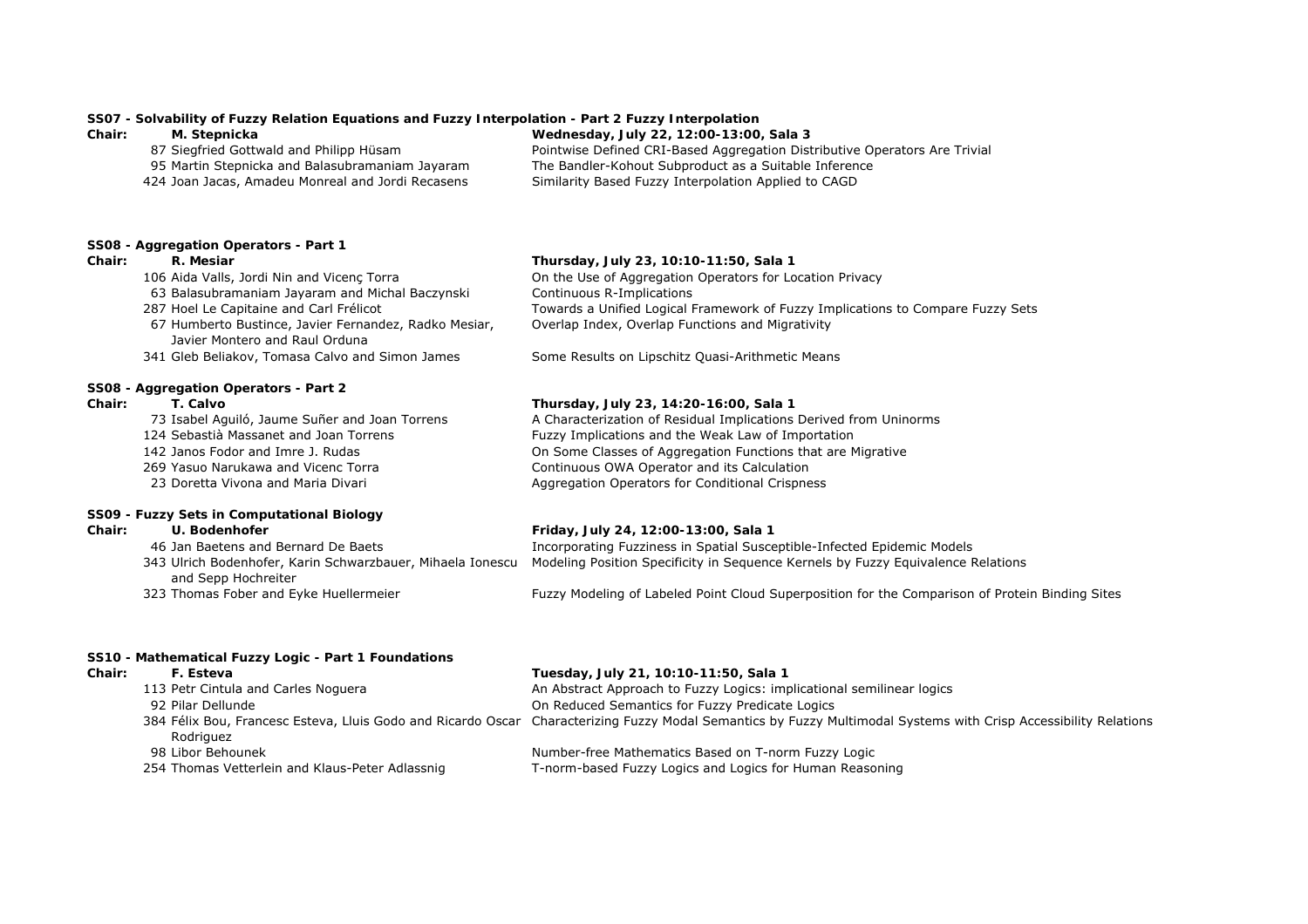# **SS10 - Mathematical Fuzzy Logic - Part 2 Algebraic Aspects**

# **Chair: P. Cintula Tuesday, July 21, 14:20-16:00, Sala 1**

| 352 Vilem Novak and Martin Dyba     | Non-Commutative EQ-Logics and Their Extensions                                           |
|-------------------------------------|------------------------------------------------------------------------------------------|
| 131 Milan Petrík and Peter Sarkoci  | Associativity of Triangular Norms in Light of Web Geometry                               |
| 158 Brunella Gerla and Tomas Kroupa | Representation of States on MV-algebras by Probabilities on R-generated Boolean Algebras |

### **SS10 - Mathematical Fuzzy Logic - Part 3 Knowledge Representation**

| Chair: | C. Noguera                                                                                                   | Wednesday, July 22, 10:10-11:50, Sala 1                                                           |
|--------|--------------------------------------------------------------------------------------------------------------|---------------------------------------------------------------------------------------------------|
|        | 318 Jiri Mockor                                                                                              | Morphisms in Categories of Sets with Similarity Relations                                         |
|        | 206 Angel García-Cerdaña, Eva Armengol and Francesc Esteva On Triangular Norm Based Fuzzy Description Logics |                                                                                                   |
|        | 44 Fernando Bobillo and Umberto Straccia                                                                     | Fuzzy Descriptions Logics with Fuzzy Truth Values                                                 |
|        | 334 Jeroen Janssen, Steven Schockaert, Dirk Vermeir and<br>Martine De Cock                                   | Fuzzy Answer Set Programming with Literal Preferences                                             |
|        | 456 Hannes Strass, Susana Muñoz-Hernández and Victor<br>Pablos Ceruelo                                       | Operational Semantics for a Fuzzy Logic Programming System with Defaults and Constructive Answers |

## **SS11 - Machine Learning and Data Mining - Part 1 Machine Learning**

# **Chair: D. Sanchez Tuesday, July 21, 10:10-11:50, Sala 2** 236 Julián Luengo and Francisco Herrera On the use of Measures of Separability of Classes to Characterise the Domains of Competence of a Fuzzy Rule Based Classification System 219 Thomas Gabriel, Kilian Thiel and Michael Berthold Multi-Dimensional Scaling applied to Hierarchical Rule Systems 218 Alan Eckhardt and Peter Vojtas How to Learn Fuzzy User Preferences with Variable Objectives 205 Arne-Jens Hempel and Steffen F. Bocklisch Parametric Fuzzy Modelling Framework for Complex Data-Inherent Structures 83 Javier Albusac, Jose Jesús Castro, Lorenzo Manuel López Learning and Classification of Events in Monitored Environments López, David Vallejo and Luis Jiménez

# **SS11 - Machine Learning and Data Mining - Part 2 Data Mining**

### **Chair: E. Hüllermeier Tuesday, July 21, 14:20-16:00, Sala 2**

|                                                       | 389 Carlos Molina, Daniel Sanchez, Jose-Maria Serrano and M. Managing the Absence of Items in Fuzzy Association Mining |
|-------------------------------------------------------|------------------------------------------------------------------------------------------------------------------------|
| Amparo Vila                                           |                                                                                                                        |
| 302 María Ros, Miguel Delgado and Amparo Vila         | A Fuzzy Approach for the Model of Sliding Window. An Application to Behaviour Patterns Mining                          |
| 59 Miguel Delgado, M. Dolores Ruiz and Daniel Sanchez | A Restriction Level Approach for the Representation and Evaluation of Fuzzy Association Rules                          |
| 223 Christian Borgelt and Xiaomeng Wang               | SaM: A Split and Merge Algorithm for Fuzzy Frequent Item Set Mining                                                    |

328 Janusz Kacprzyk and Anna Wilbik Using Fuzzy Linguistic Summaries for the Comparison of Time Series: an application to the analysis of investment fund quotations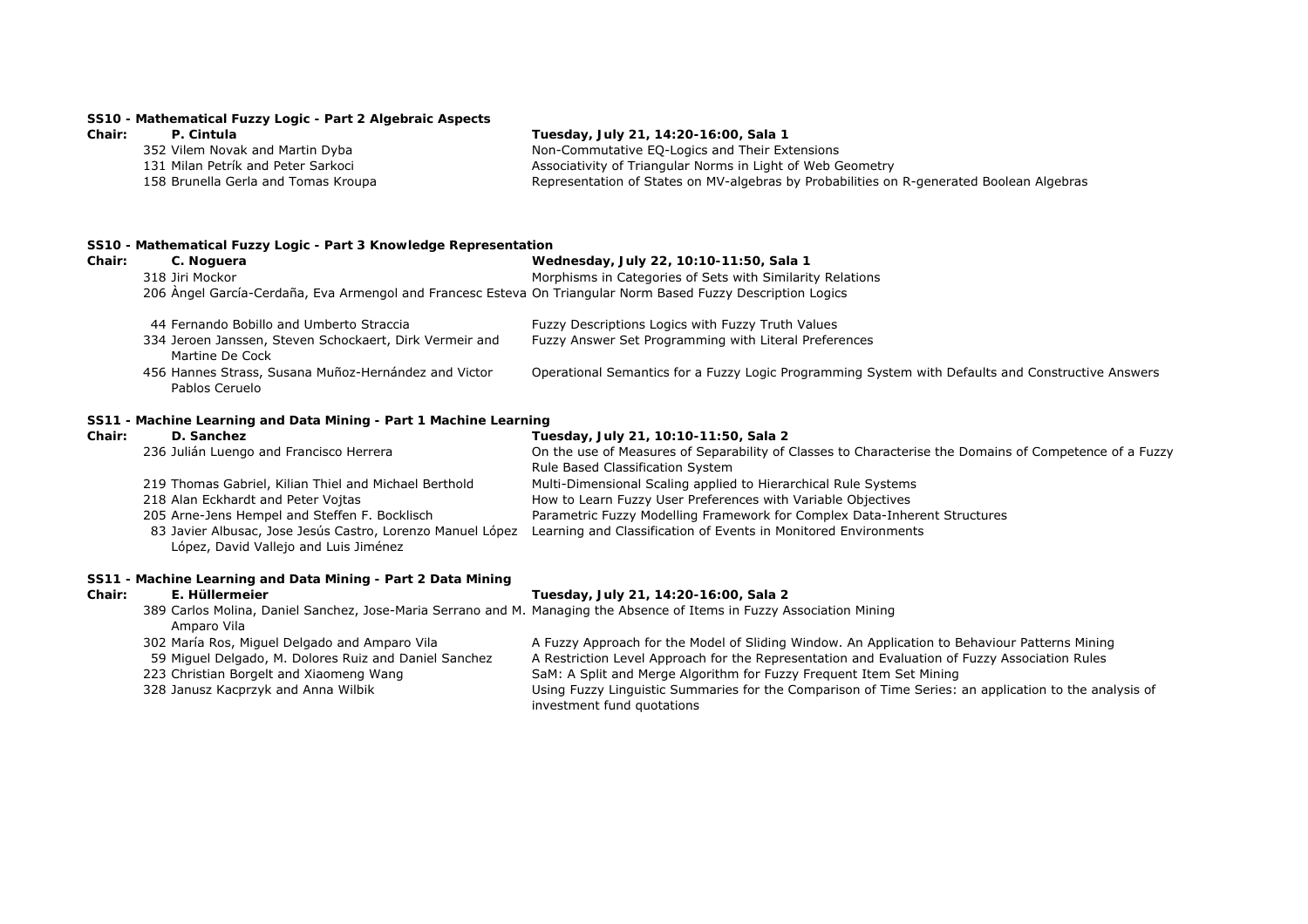|        | SS12 - Type-2 Fuzzy Logic, Advances and Applications - Part 1                                    |                                                                                                                                                                  |
|--------|--------------------------------------------------------------------------------------------------|------------------------------------------------------------------------------------------------------------------------------------------------------------------|
| Chair: | S. Greenfield                                                                                    | Thursday, July 23, 10:10-11:50, Sala 3                                                                                                                           |
|        | 117 Christian Wagner and Hani Hagras                                                             | Novel Methods for the Design of General Type-2 Fuzzy Sets based on Device Characteristics and Linguistic<br>Labels Surveys                                       |
|        | 133 Hussam Hamrawi and Simon Coupland                                                            | Type-2 Fuzzy Arithmetic using Alpha-planes                                                                                                                       |
|        | 20 John T. Rickard, Sam Hamilton and Wendy Hamilton                                              | Type-2 Fuzzy Trust Aggregation                                                                                                                                   |
|        | 225 Sarah Greenfield, Francisco Chiclana and Robert John                                         | The Collapsing Method: Does the Direction of Collapse Affect Accuracy?                                                                                           |
|        | 155 Simon Miller, Viara Popova, Robert John and Mario<br>Gongora                                 | An Interval Type-2 Fuzzy Distribution Network                                                                                                                    |
|        | SS12 - Type-2 Fuzzy Logic, Advances and Applications - Part 2                                    |                                                                                                                                                                  |
| Chair: | I. B. Turksen                                                                                    | Thursday, July 23, 16:20-18:00, Sala 3                                                                                                                           |
|        | 345 Asli Celikyilmaz and I. Burhan Turksen                                                       | Spectral Learning with Type-2 Fuzzy Numbers for Question/Answering System                                                                                        |
|        | 9 M. H. Fazel Zarandi, Marzie Zarinbal and I. B. Turksen                                         | Type-II Fuzzy Possibilistic C-Mean Clustering                                                                                                                    |
|        | 344 Juan R. Castro, Oscar Castillo, Patricia Melin, Antonio<br>Rodriguez-Diaz and Olivia Mendoza | Universal Approximation of a Class of Interval Type-2 Fuzzy Neural Networks Illustrated with the Case of<br>Non-linear Identification                            |
|        |                                                                                                  | 102 Nils Rosemann, Werner Brockmann and Bastian Neumann Enforcing Local Properties in Online Learning First Order TS-fuzzy Systems by Incremental Regularization |
|        | 447 Esko Juuso                                                                                   | Development of Multiple Linguistic Equation Models with Takagi-Sugeno Type Fuzzy Models                                                                          |
|        | SS13 - Inter-relation Between Interval and Fuzzy Techniques                                      |                                                                                                                                                                  |
| Chair: | V. Kreinovich                                                                                    | Thursday, July 23, 10:10-11:50, Auditório 3                                                                                                                      |
|        | 446 Eunjin Kim and Ladislav J. Kohout                                                            | Multiple Negations in Fuzzy Interval Logic                                                                                                                       |
|        | 346 Olga Kosheleva                                                                               | Can We Learn Algorithms from People Who Compute Fast: an indirect analysis in the presence of fuzzy<br>descriptions                                              |
|        | 313 Vladik Kreinovich and Hung Nguyen                                                            | Towards Intuitive Understanding of the Cauchy Deviate Method for Processing Interval and Fuzzy<br>Uncertainty                                                    |
|        | 99 Karen Villaverde and Olga Kosheleva                                                           | Uncertainty Can Decrease Privacy: an observation                                                                                                                 |
|        | 50 Carol Walker, Elbert Walker and Ronald Yager                                                  | Generating Minimum Dispersion Densities from an Interval-Valued Fuzzy Set                                                                                        |
|        | SS14 - Advances in Soft Computing for Spatiotemporal Information Systems                         |                                                                                                                                                                  |
| Chair: | R. Ribeiro                                                                                       | Thursday, July 23, 14:20-16:00, Auditório 2                                                                                                                      |
|        | Stichelbaut, Guy De Tre, Philippe De Maeyer and Nico Van                                         | 372 Yi Qiang, Katrin Asmussen, Matthias Delafontaine, Birger Visualising Rough Time Intervals in a Two-Dimensional Space                                         |
|        | 278 Matthias Steinbrecher and Rudolf Kruse                                                       | Fuzzy Descriptions to Identify Temporal Substructure Changes of Cooccurrence Graphs                                                                              |
|        | 212 Gloria Bordogna, Paola Carrara, Marco Pagani, Monica                                         | Managing Imperfect Temporal Metadata in the Catalog services of Spatial Data Infrastructures Compliant                                                           |

- 212 Gloria Bordogna, Paola Carrara, Marco Pagani, Monica
- Pepe and Anna Rampini<br>253 Ahed Alboody, Florence Sedes and Jordi Inglada<br>348 Jozo Dujmovic, Guy De Tre and Suzana Dragicevic with INSPIRE253 Ahed Alboody, Florence Sedes and Jordi Inglada Fuzzy Intersection and Difference Model for Topological Relations
- 348 Jozo Dujmovic, Guy De Tre and Suzana Dragicevic Comparison of Multicriteria Methods for Land-use Suitability Assessment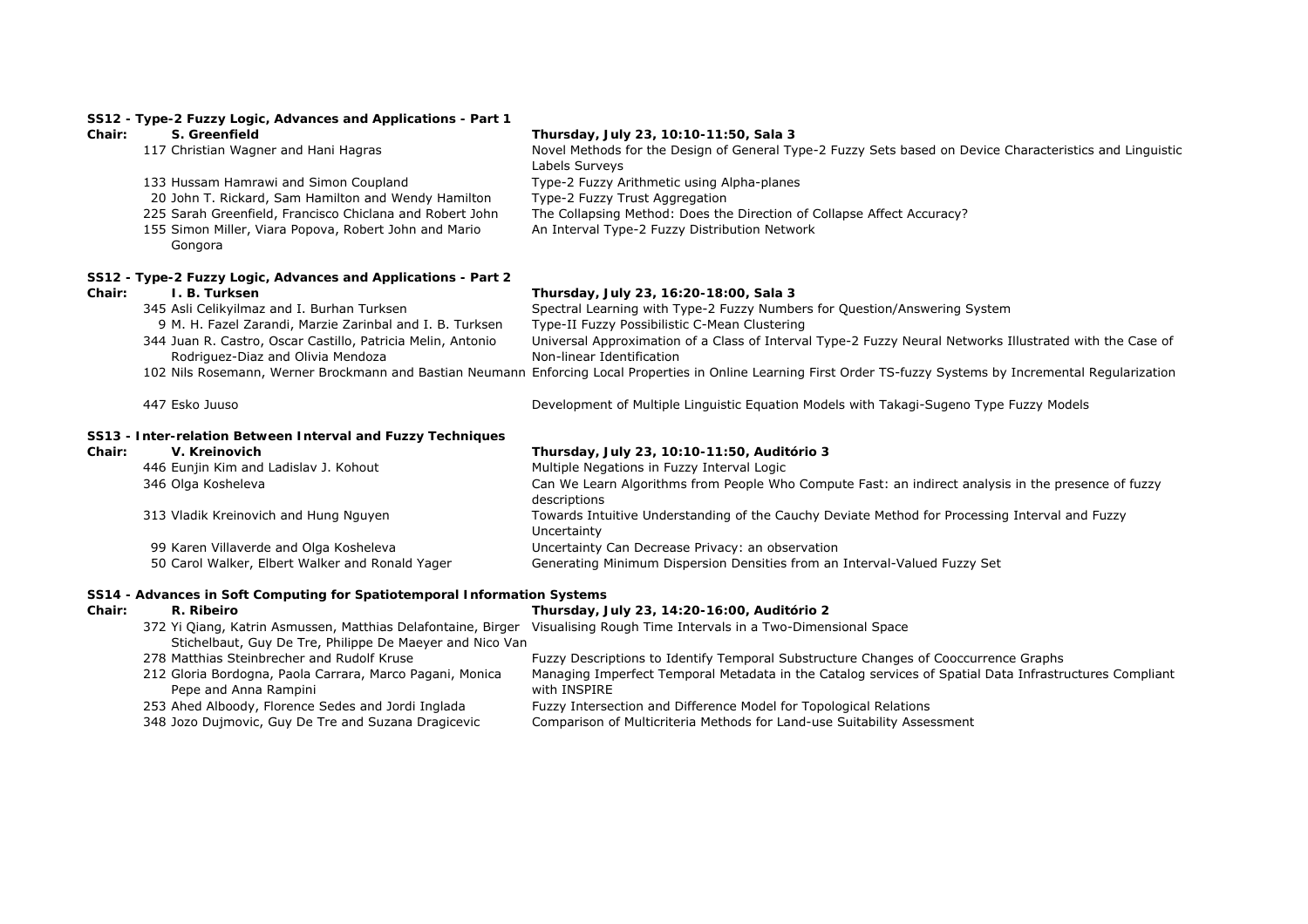## **SS15 - Interpretability of Fuzzy systems: Theory and Applications**

# **Chair: J. M. Alonso Wednesday, July 22, 10:10-11:50, Sala 2**

| 30 José M. Alonso and Luis Magdalena                      | A Conceptual Framework for Understanding a Fuzzy System                                                                      |
|-----------------------------------------------------------|------------------------------------------------------------------------------------------------------------------------------|
| 412 Hisao Ishibuchi and Yusuke Nojima                     | Discussions on Interpretability of Fuzzy Systems using Simple Examples                                                       |
| 75 Corrado Mencar, Ciro Castiello and Anna M. Fanelli     | A Logic-Based Approach for Evaluating Interpretability of Fuzzy Rule-Based Classifiers                                       |
| 407 Jorge Casillas                                        | Embedded Genetic Learning of Highly Interpretable Fuzzy Partitions                                                           |
| 272 María José Gacto, Rafael Alcalá and Francisco Herrera | A Multiobjective Evolutionary Algorithm for Tuning Fuzzy Rule Based Systems with Measures for Preserving<br>Interpretability |

## **SS17 - Computing With Words, Actions and Perceptions**

- 
- 68 Enric Trillas, Claudio Moraga and Alejandro Sobrino On 'Family Resemblances' with Fuzzy Sets
- 
- 
- 

# **SS18 - New trends in Fuzzy Reasoning of Robotic Systems**

- 
- 
- 3 Rainer Palm, Bourhane Kadmiry, Boyko Iliev and Dimiter Recognition and Teaching of Robot Skills by Fuzzy Time-Modeling Driankov
- 

# **SS19 - Fuzzy Numbers and Fuzzy Arithmetic - Part 1**

- 
- 382 Przemyslaw Grzegorzewski and Karolina Pasternak-Winiarska
- 
- 

464 Sylvie Galichet and Reda Boukezzoula Optimistic Fuzzy Weighted Average

# **SS19 - Fuzzy Numbers and Fuzzy Arithmetic - Part 2**

132 Luciano Stefanini and Laerte Sorini Fuzzy Arithmetic with Parametric LR Fuzzy Numbers 409 Laerte Sorini A Desktop Calculator for Parametric Fuzzy Arithmetic

# **Chair: S. Guadarrama Tuesday, July 21, 16:20-18:00, Sala 3**

151 Claudio Moraga and Enric Trillas **A** Computing with Words Path from Fuzzy Logic to Natural Language Ichiro Kobayashi and Naoko Okumura Verbalizing Time-series Data: With an Example of Stock Price Trends Sergio Guadarrama Computing with Actions: the case of driving a car in a simulated car race Gracian Trivino and Alejandro Sobrino Human Perceptions versus Computational Perceptions in Computational Theory of Perceptions

# **Chair: P. Goncalves Friday, July 24, 10:10-11:50, Auditório 3**

467 Paulo Goncalves, João Sousa and João Caldas Pinto Evolving Inverse Fuzzy Models for Uncalibrated Visual Servoing in 3D Workspace 145 Seiji Yasunobu and Mitsuru Kokuhuda Intelligent Operation Support Method based on Time Change Fuzzy Sets

<sup>368</sup> Áron Ballagi, Laszlo T. Koczy and Tom Gedeon Robot Cooperation without Explicit Communication by Fuzzy Signatures and Decision Trees

### **Chair: P. Grzegorzewski Thursday, July 23, 14:20-16:00, Auditório 3**

35 Chi-Tsuen Yeh Approximations by Interval, Triangular and Trapezoidal Fuzzy Numbers Weighted Trapezoidal Approximations of Fuzzy Numbers

383 Przemyslaw Grzegorzewski and Luciano Stefanini Nonlinear-shaped Approximation of Fuzzy Numbers 181 Adrian Ban and Lucian Coroianu Continuity and Additivity of the Trapezoidal Approximation Preserving the Expected Interval Operator

# **Chair: L. Stefanini Thursday, July 23, 16:20-18:00, Auditório 3**

157 Zainab Assaghir, Philippe Girardin and Amedeo Napoli Fuzzy Logic Approach to Represent and Propagate Imprecision in Agri-Environmental Indicator Assessment

141 Jaume Casasnovas and J. Vicente Riera Lattice Properties of Discrete Fuzzy Numbers under Extended Min and Max 140 Saeid Abbasbandy Ranking of Fuzzy Numbers, Some Recent and New Formulas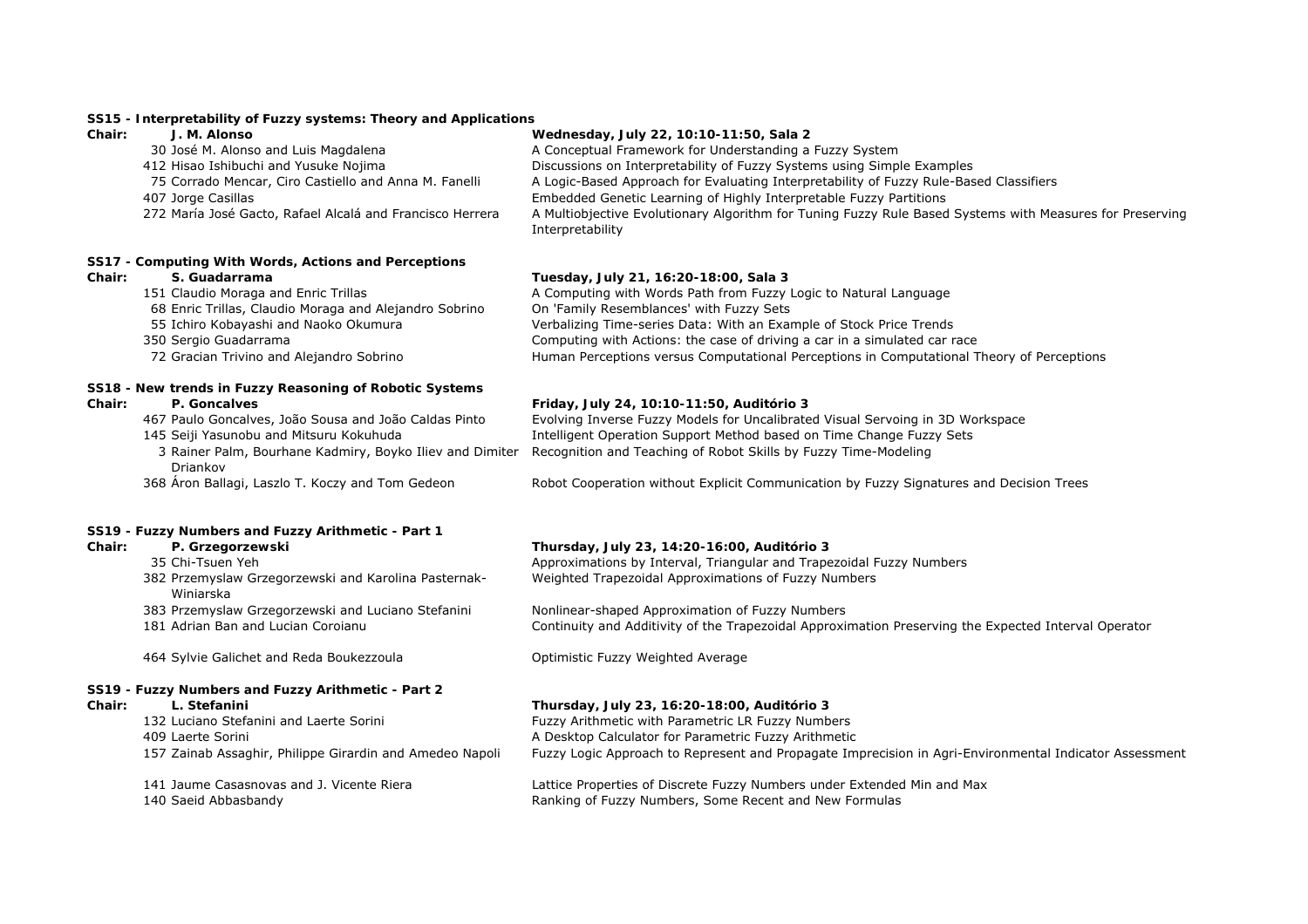# **SS20 - Intuitionistic Fuzzy Sets I (Interval Valued Sets)**

| Chair: | E. Szmidt                                              | Thursday, July 23, 12:00-13:00, Sala 3                          |
|--------|--------------------------------------------------------|-----------------------------------------------------------------|
|        | 288 Barbara Pekala                                     | Preservation of Properties of Interval-Valued Fuzzy Relations   |
|        | 119 Mirko Navara                                       | Valuations on the Algebra of Intervals                          |
|        | 2 Benjamin Bedregal, Graçaliz Dimuro and Renata Reiser | An Approach to Interval-Valued R-Implications and Automorphisms |

# **SS20 - Intuitionistic Fuzzy Sets II**

| Chair:        | E. Szmidt                                                                                         | Friday, July 24, 10:10-11:50, Sala 3                                                                                                 |
|---------------|---------------------------------------------------------------------------------------------------|--------------------------------------------------------------------------------------------------------------------------------------|
|               | 104 Edurne Barrenechea, Humberto Bustince, Miguel Pagola,<br>Javier Fernandez and Josean Sanz     | Generalized Atanassov's Intuitionistic Fuzzy Index. Construction Method                                                              |
|               | 351 Eulalia Szmidt and Janusz Kacprzyk                                                            | Analysis of Similarity Measures for Atanassov's Intuitionistic Fuzzy Sets                                                            |
|               | 43 Glad Deschrijver                                                                               | Non-Conjunctive and Non-Disjunctive Uninorms in Atanassov's Intuitionistic Fuzzy Set Theory                                          |
|               | 451 Panagiotis Chountas, Ermir Rogova and Krassimir T.<br>Atanassov                               | Enhancing OLAP Querying with the aid of H-IFS                                                                                        |
|               | 152 Magdaléna Renčová                                                                             | Notes on Q-Probabilities on Intuitionistic Fuzzy Events                                                                              |
|               | SS21 - New Advances on Genetic Fuzzy Systems - Part 1                                             |                                                                                                                                      |
| Chair:        | Y. Nojima                                                                                         | Wednesday, July 22, 14:20-16:00, Sala 2                                                                                              |
|               | 11 Alberto Fernández, Francisco José Berlanga, Maria Jose<br>Del Jesus and Francisco Herrera      | Genetic Cooperative-Competitive Fuzzy Rule Based Learning Method using Genetic Programming for Highly<br><b>Imbalanced Data-Sets</b> |
|               | 438 Ignacio Robles, Rafael Alcalá, José Manuel Benítez and<br>Francisco Herrera                   | Distributed Genetic Tuning of Fuzzy Rule-Based Systems                                                                               |
|               | 470 Akihiro Yorita and Naoyuki Kubota                                                             | Evolutionary Robot Vision and Fuzzy Evaluation for Natural Communication of Partner Robots                                           |
|               | 379 Krzysztof Trawinski, Arnaud Quirin and Oscar Cordon                                           | Bi-criteria Genetic Selection of Bagging Fuzzy Rule-based Multiclassification Systems                                                |
|               | 173 Vinicius da F. Vieira, Alexandre G. Evsukoff, Beatriz S. L.<br>P. de Lima and Sylvie Galichet | Learning Fuzzy Rule Based Classifier in High Performance Computing Environment                                                       |
|               | SS21 - New Advances on Genetic Fuzzy Systems - Part 2                                             |                                                                                                                                      |
| <b>Chair:</b> | R. Alcala                                                                                         | Wednesday, July 22, 16:20-18:00, Sala 2                                                                                              |
|               | 459 Yusuke Nojima and Hisao Ishibuchi                                                             | Interactive Fuzzy Modeling by Evolutionary Multiobjective Optimization with User Preference                                          |
|               | 241 Michela Antonelli, Pietro Ducange, Beatrice Lazzerini and<br>Francesco Marcelloni             | Learning Concurrently Granularity, Membership Function Parameters and Rules of Mamdani Fuzzy Rule-<br>based Systems                  |
|               | 262 Igor Walter and Fernando Gomide                                                               | Coevolutionary Genetic Fuzzy System to Assess Multiagent Bidding Strategies in Electricity Markets                                   |
|               | 418 János Botzheim, Péter Földesi and László Kóczy                                                | Solution for Fuzzy Road Transport Traveling Salesman Problem Using Eugenic Bacterial Memetic Algorithm                               |
|               | 184 Fevrier Valdez, Patricia Melin and Oscar Castillo                                             | Fuzzy Logic Adaptation of a Hybrid Evolutionary Method for Pattern Recognition                                                       |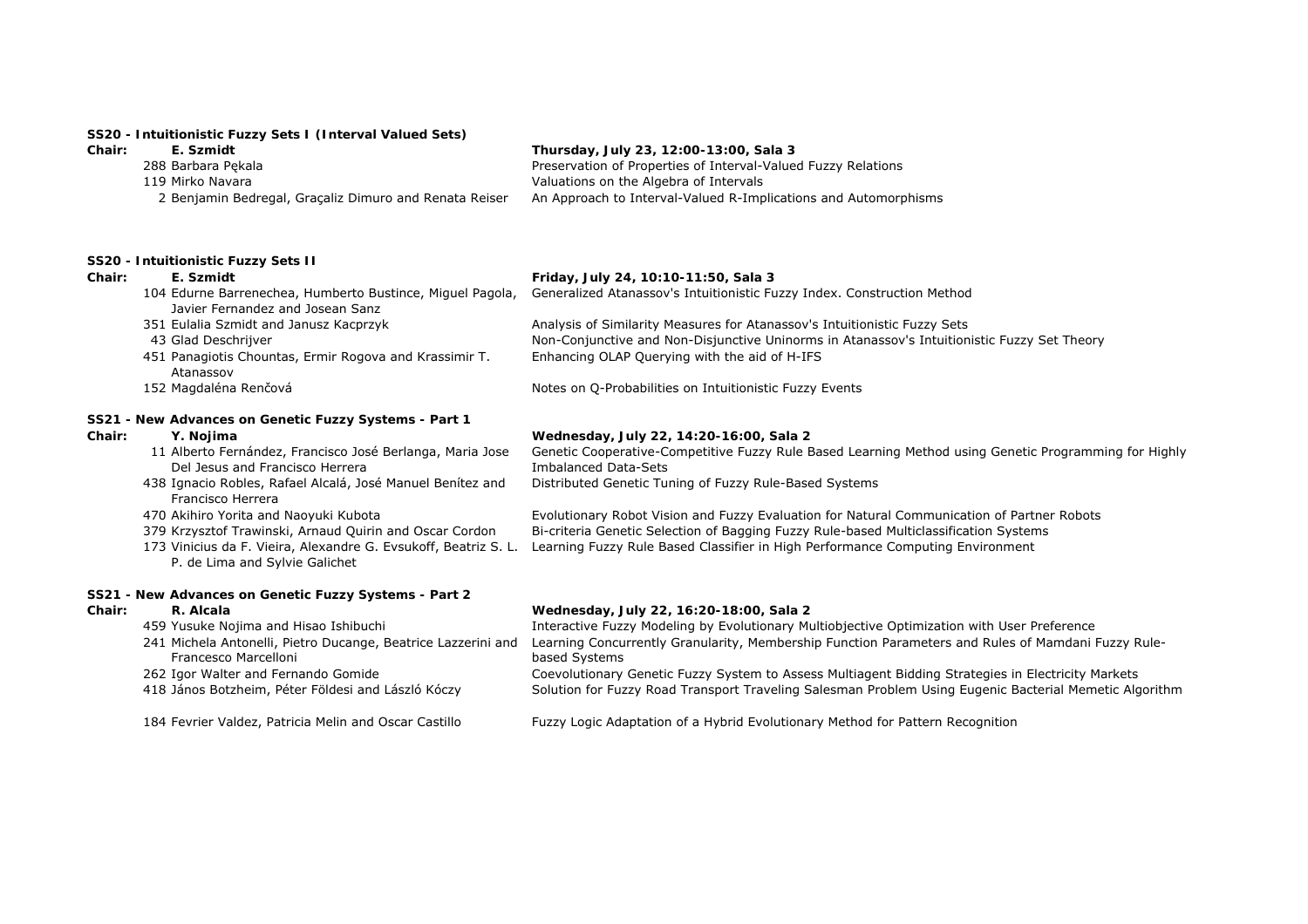# **SS21 - New Advances on Genetic Fuzzy Systems - Part 3**

- 
- 387 Manuel Mucientes, Ismael Rodríguez-Fdez and Alberto Bugarín
- 
- 244 Antonio Angel Márquez, Francisco Alfredo Márquez and Antonio Peregrín
- 454 Guillermo Jimenez de la C., Jose A. Ruz-Hernandez, Evgen Shelomov and Ruben Salazar M.

### **SS22 - Fuzzy Measures and Integrals - Part 1**

# **Chair: Y. Nojima Thursday, July 23, 10:10-11:50, Sala 2**

182 Ana Palacios, Luciano Sanchez and Ines Couso A Baseline Learning Genetic Fuzzy Classifier Based on Low Quality Data Evolutionary Learning of Quantified Fuzzy Rules for Hierarchical Grouping of Laser Sensor Data in Intelligent Control440 Alicia D. Benítez and Jorge Casillas Genetic Learning of Serial Hierarchical Fuzzy Systems for Large-Scale Problems Rule Base and Inference System Cooperative Learning of Mamdani Fuzzy Systems with Multiobjective Genetic Algorithms

Optimization of an Oil Production System using Neural Networks and Genetic Algorithms

# **Chair: M. Grabisch Wednesday, July 22, 14:20-16:00, Sala 1**

|        | 29 Erich Peter Klement, Anna Kolesárová, Radko Mesiar and Universal Integrals Based on Level Dependent Capacities<br>Andrea Stupňanová |                                                                                      |
|--------|----------------------------------------------------------------------------------------------------------------------------------------|--------------------------------------------------------------------------------------|
|        | 18 Elias F. Combarro and Pedro Miranda                                                                                                 | On the Structure of the k-Additive Fuzzy Measures                                    |
|        | 79 Antonin Dvorak and Michal Holcapek                                                                                                  | Fuzzy Integrals over Complete Residuated Lattices                                    |
|        | 110 Antonin Dvorak and Michal Holcapek                                                                                                 | Basic Properties of L-fuzzy Quantifiers of the Type <1> Determined by Fuzzy Measures |
|        | 32 Michel Grabisch                                                                                                                     | Games and Capacities on Partitions                                                   |
|        | SS22 - Fuzzy Measures and Integrals - Part 2                                                                                           |                                                                                      |
| Chair: | C. Labreuche                                                                                                                           | Wednesday, July 22, 16:20-18:00, Sala 1                                              |

- 139 Katsushige Fujimoto and Aoi Honda A Value via Posets Induced by Graph-Restricted Communication Situations
- 38 Ulrich Faigle and Michel Grabisch A Monge Algorithm for Computing the Choquet Integral on Set Systems
- 21 Pedro Miranda and Michel Grabisch On Vertices of the k-Additive Monotone Core
- 286 Silvia Angilella, Salvatore Greco and Benedetto Matarazzo Non-additive Robust Ordinal Regression with Choquet integral, Bipolar and Level Dependent Choquet integrals 123 Christophe Labreuche On the Completion Mechanism Produced by the Choquet Integral on Some Decision Strategies
- 

**SS22 - Fuzzy Measures and Integrals - Part 3**

# **Chair: J. Marichal Thursday, July 23, 16:20-18:00, Sala 1**

80 Brice Mayag, Michel Grabisch and Christophe Labreuche A Link Between the 2-additive Choquet Integral and Belief Functions

 Yasuo Narukawa and Vicenc Torra Distorted Probabilities and m-Separable Fuzzy Measures Eiichiro Takahagi Choquet Integral Based Evaluations by Fuzzy Rules 114 Miguel Couceiro and Jean-Luc Marichal **Polynomial Functions on Bounded Chains** Miguel Couceiro and Jean-Luc Marichal Quasi-Polynomial Functions on Bounded Chains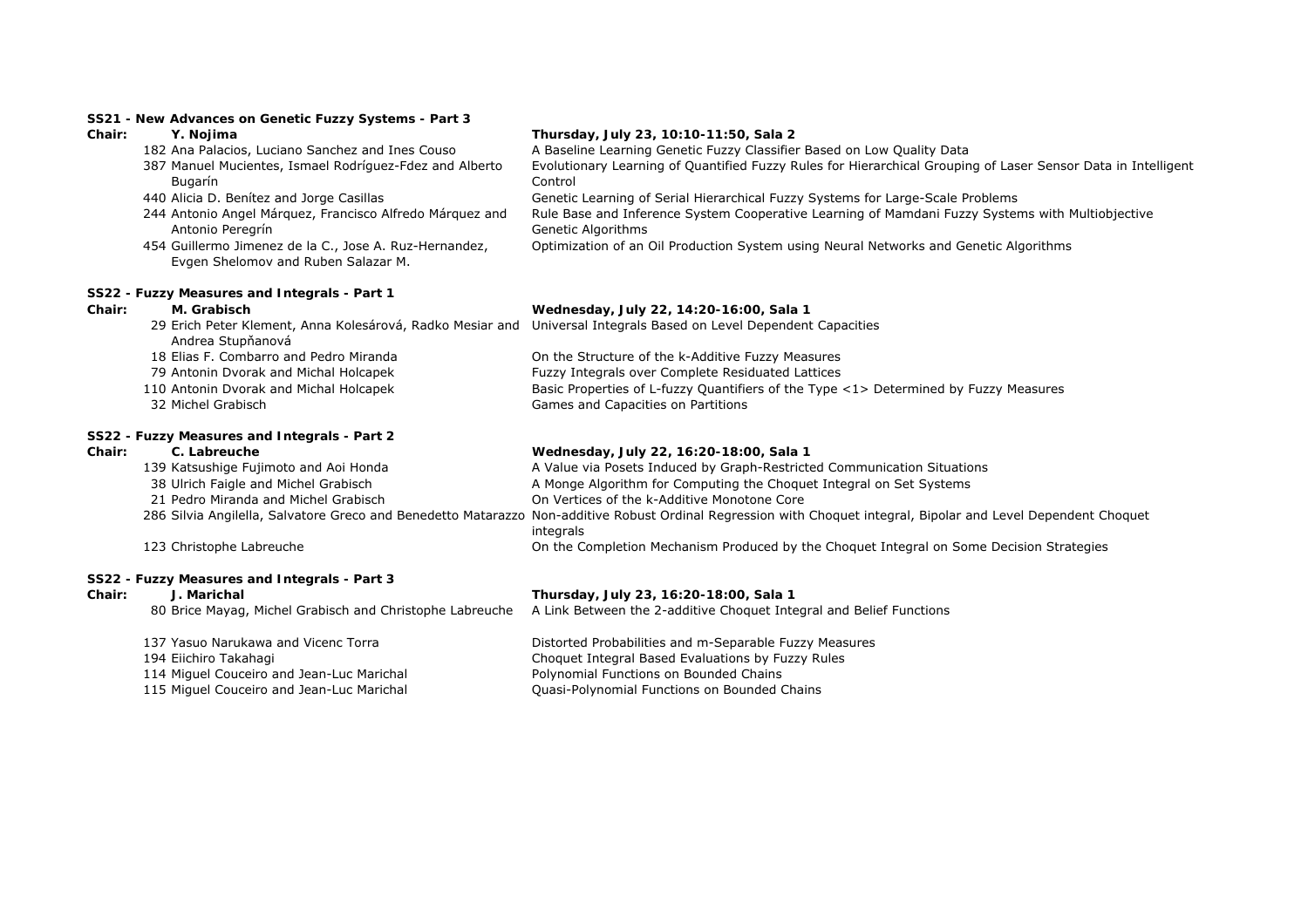# **SS23 - Fuzzy Geographical Information**

| Chair: | C. Fonte                                                                                                     | Wednesday, July 22, 16:20-18:00, Auditório 3                                                                                                                     |
|--------|--------------------------------------------------------------------------------------------------------------|------------------------------------------------------------------------------------------------------------------------------------------------------------------|
|        | 198 Gloria Bordogna, Giorgio Ghisalberti, Marco Pagani and<br>Giuseppe Psaila                                | Geographic Information Retrieval based on Two Orthogonal Criteria                                                                                                |
|        | Júlio and Mario Caetano                                                                                      | 246 Luisa M. S. Gonçalves, Cidália C. Fonte, Eduardo N. B. S. On the Information Provided by Uncertainty Measures in the Classification of Remote Sensing Images |
|        | 78 Bulent Tutmez, A. Erhan Tercan, Uzay Kaymak and<br>Christopher D. Lloyd                                   | Local Models for the Analysis of Spatially Varying Relationships in a Lignite Deposit                                                                            |
|        | 309 Jorge Santos                                                                                             | Terrain Morphology Classification over Fuzzy Digital Elevation Models                                                                                            |
|        | 159 Tiago Pais and Rita Ribeiro                                                                              | Contributions to Dynamic Multicriteria Decision Making Models                                                                                                    |
|        | SS24 - Soft Computing in Image Processing and Computer Vision - Part 1                                       |                                                                                                                                                                  |
| Chair: | P. Sobrevilla                                                                                                | Wednesday, July 22, 14:20-16:00, Auditório 3                                                                                                                     |
|        | 371 Tom Mélange, Mike Nachtegael and Etienne Kerre                                                           | A Fuzzy Filter for the Removal of Gaussian Noise in Colour Image Sequences                                                                                       |
|        | 468 Belén Prados-Suarez, Pilar Sobrevilla, Eduard Montseny<br>and Santiago Romaní                            | On the Reliability of the Color Gradient Vector Argument Approach                                                                                                |
|        | 13 Vasile Patrascu                                                                                           | New Fuzzy Color Clustering Algorithm Based on hsl Similarity                                                                                                     |
|        | 307 Constantin Vertan                                                                                        | Parallel Coordinates-based Fuzzy Color Distance and its Applications                                                                                             |
|        | 86 Ehsan Lotfi, M. Akbarzadeh-T., Hamid Reza Pourreza,<br>Mona Yaghoubi and F. Dehghan                       | A Hybrid Method for Soccer Video Events Retrieval Using Fuzzy Systems                                                                                            |
|        | SS24 - Soft Computing in Image Processing and Computer Vision - Part 2                                       |                                                                                                                                                                  |
| Chair: | T. Mélange                                                                                                   | Thursday, July 23, 10:10-11:50, Auditório 2                                                                                                                      |
|        | 222 Pedro Couto, Pedro Melo-Pinto, Humberto Bustince,<br>Edurne Barrenechea and Miguel Pagola                | Colour Image Segmentation using A-IFSs                                                                                                                           |
|        | 45 Oscar Ibáñez, Oscar Cordón, Sergio Damas, Sergio<br>Guadarrama and José Santamaría                        | A New Approach to Fuzzy Location of Cephalometric Landmarks in Craniofacial Superimposition                                                                      |
|        | 6 Cayetano Solana-Cipres, Luis Rodriguez-Benitez, Juan<br>Moreno-Garcia, Luis Jimenez and Gerardo Fernandez- | Real-Time Segmentation of Moving Objects in H.264 Compressed Domain with Dynamic Design of Fuzzy<br><b>Sets</b>                                                  |
|        | 65 Robert Luke, Derek Anderson, James Keller and Simon<br>Coupland                                           | Fuzzy Logic-Based Image Processing Using Graphics Processor Units                                                                                                |
|        | 64 Derek Anderson, Robert Luke, Erik Stone and James<br>Keller                                               | <b>Fuzzy Voxel Object</b>                                                                                                                                        |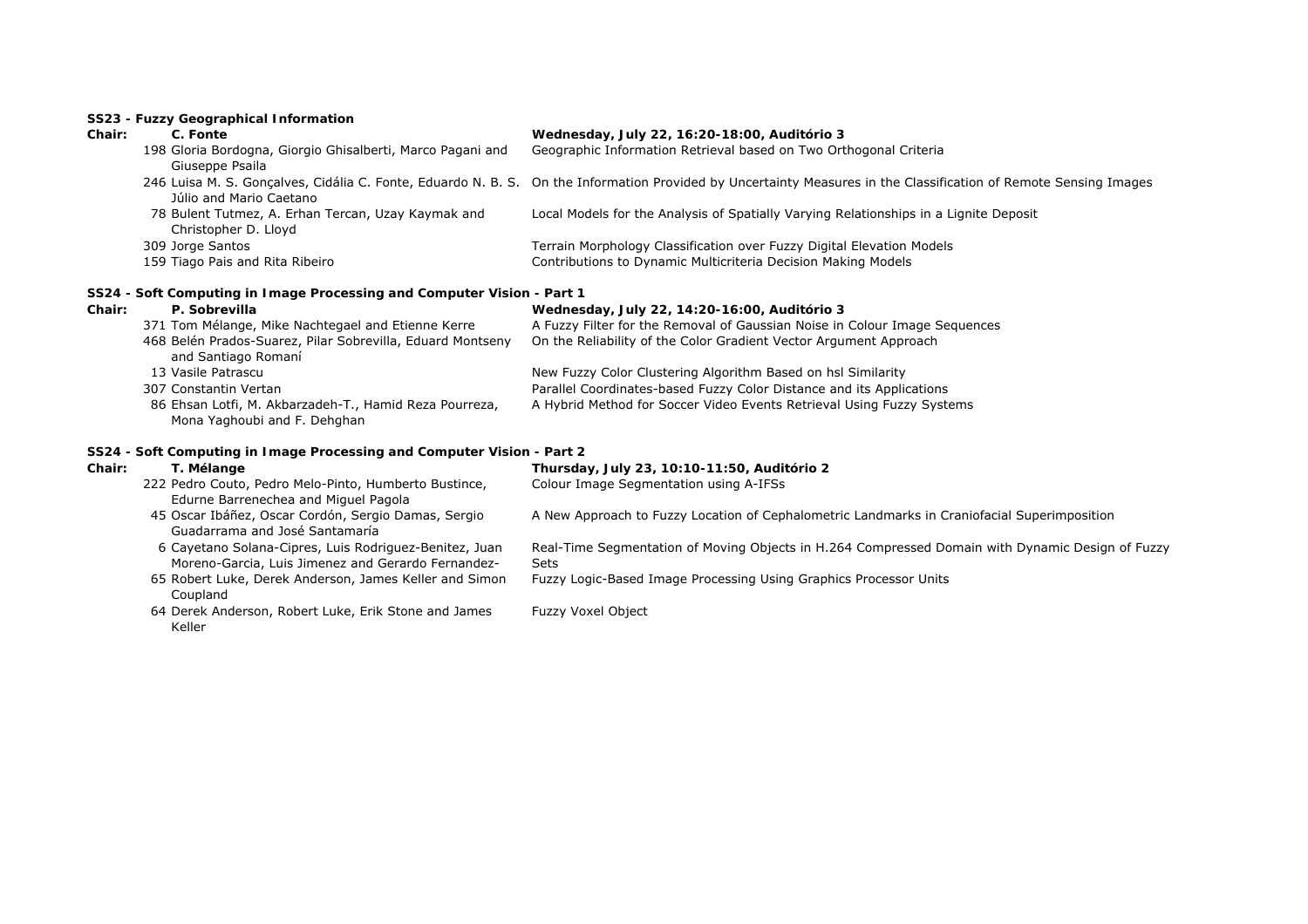# **SS24 -Soft Computing in Image Processing and Computer Vision - Part 3**

| Chair: | <b>B. Prados-Suarez</b>                                                                                                         | Friday, July 24, 14:20-16:00, Auditório 3                                                                                        |
|--------|---------------------------------------------------------------------------------------------------------------------------------|----------------------------------------------------------------------------------------------------------------------------------|
|        | 39 Tom Mélange, Mike Nachtegael, Etienne Kerre and Peter<br>Sussner                                                             | Decomposition of Interval-Valued Fuzzy Morphological Operations by Weak [alpha_1,alpha_2]-cuts                                   |
|        | Jose M. Soto-Hidalgo                                                                                                            | 444 Jesus Chamorro-Martinez, Pedro M. Martínez-Jimenez and Defining A Fuzzy Partition for Coarseness Modelling in Texture Images |
|        | 57 Marcos Eduardo Valle                                                                                                         | Sparsely Connected Autoassociative Fuzzy Implicative Memories for the Reconstruction of Large Gray-Scale<br>Images               |
|        | 249 Sergio Jaime-Castillo, Juan Miguel Medina and Antonio<br>Garrido                                                            | A Method for Locating the Iliac Crests Based on the Fuzzy Hough Transform                                                        |
|        | 282 Grzegorz Nieradka and Bohdan Butkiewicz                                                                                     | Features Stereo Matching Based on Fuzzy Logic                                                                                    |
|        | SS24 - Soft Computing in Image Processing and Computer Vision - Part 4                                                          |                                                                                                                                  |
| Chair: | P. Melo Pinto                                                                                                                   | Friday, July 24, 16:20-18:00, Auditório 3                                                                                        |
|        | 138 Manuel González Hidalgo, Arnau Mir Torres, Daniel Ruiz<br>Aguilera and Joan Torrens-Sastre                                  | Image Analysis Applications of Morphological Operators based on Uninorms                                                         |
|        | Galar and Carlos Guerra                                                                                                         | 168 Daniel Paternain, Humberto Bustince, Josean Sanz, Mikel Image Reduction with Interval-Valued Fuzzy Sets and OWA Operators    |
|        | 189 Aranzazu Jurio, Miguel Pagola, Daniel Paternain, Carlos<br>Lopez-Molina and Pedro Melo-Pinto                                | Interval-Valued Restricted Equivalence Functions Applied on Clustering Techniques                                                |
|        | 10 Hamid R. Tizhoosh                                                                                                            | Opposite Fuzzy Sets with Applications in Image Processing                                                                        |
|        | 174 Olivia Mendoza, Patricia Melin and Juan Ramon Castro                                                                        | The Use of Interval Type-2 Fuzzy Logic as a General Method for Edge Detection                                                    |
|        | SS26 - Fuzzy Models and Fuzzy Arithmetic in Economics and Business                                                              |                                                                                                                                  |
| Chair: | M. L. Guerra                                                                                                                    | Wednesday, July 22, 16:20-18:00, Auditório 2                                                                                     |
|        | 230 Elettra Agliardi, Maria Letizia Guerra and Luciano<br>Stefanini                                                             | Efficient Calculation of the Value Function in Fuzzy Real Option by Differential Evolution Algorithms                            |
|        | 317 Tindara Addabbo, Gisella Facchinetti, Giovanni Mastroleo Evaluating Firms' Gender Equity by Fuzzy Logic<br>and Tiziana Lang |                                                                                                                                  |

and Tiziana Lang<br>118 David de la Fuente and María José Pardo Flow Line Systems with Possibilistic Data: a System with Waiting Time in Line Uncertain 248 Hans Schjær-Jacobsen On Interval and Fuzzy Calculations of Economic Uncertainty Probabilistic Decision Making with the OWA Operator and its Application in Investment Management

# **SS27 - Soft Computing in Finance**

| Chair: | R. J. Almeida                                                                                  | Tuesday, July 21, 16:20-18:00, Auditório 3                                                                       |
|--------|------------------------------------------------------------------------------------------------|------------------------------------------------------------------------------------------------------------------|
|        | 448 Rui Jorge Almeida, Susana Vieira, Viorel Milea, Uzay<br>Kaymak and Joao Miguel Costa Sousa | Knowledge Discovery in the Prediction of Bankruptcy                                                              |
|        | 439 Meysam Alizadeh, Roy Rada, Akram Khaleghei Ghoshe<br>Balagh and Mir Mehdi Seyyed Esfahani  | Forecasting Exchange Rates: A Neuro-Fuzzy Approach                                                               |
|        | 453 Rui Jorge Almeida and Uzay Kaymak                                                          | Tail Point Density Estimation Using Probabilistic Fuzzy Systems                                                  |
|        | 452 Milan Lovric, Rui Jorge Almeida, Uzay Kaymak and Jaap<br>Spronk                            | Modeling Investor Optimism with Fuzzy Connectives                                                                |
|        | 265 Takashi Hasuike and Hiroaki Ishii                                                          | A Type-2 Fuzzy Portfolio Selection Problem Considering Possibility Measure and Crisp Possibilistic Mean<br>Value |
|        |                                                                                                |                                                                                                                  |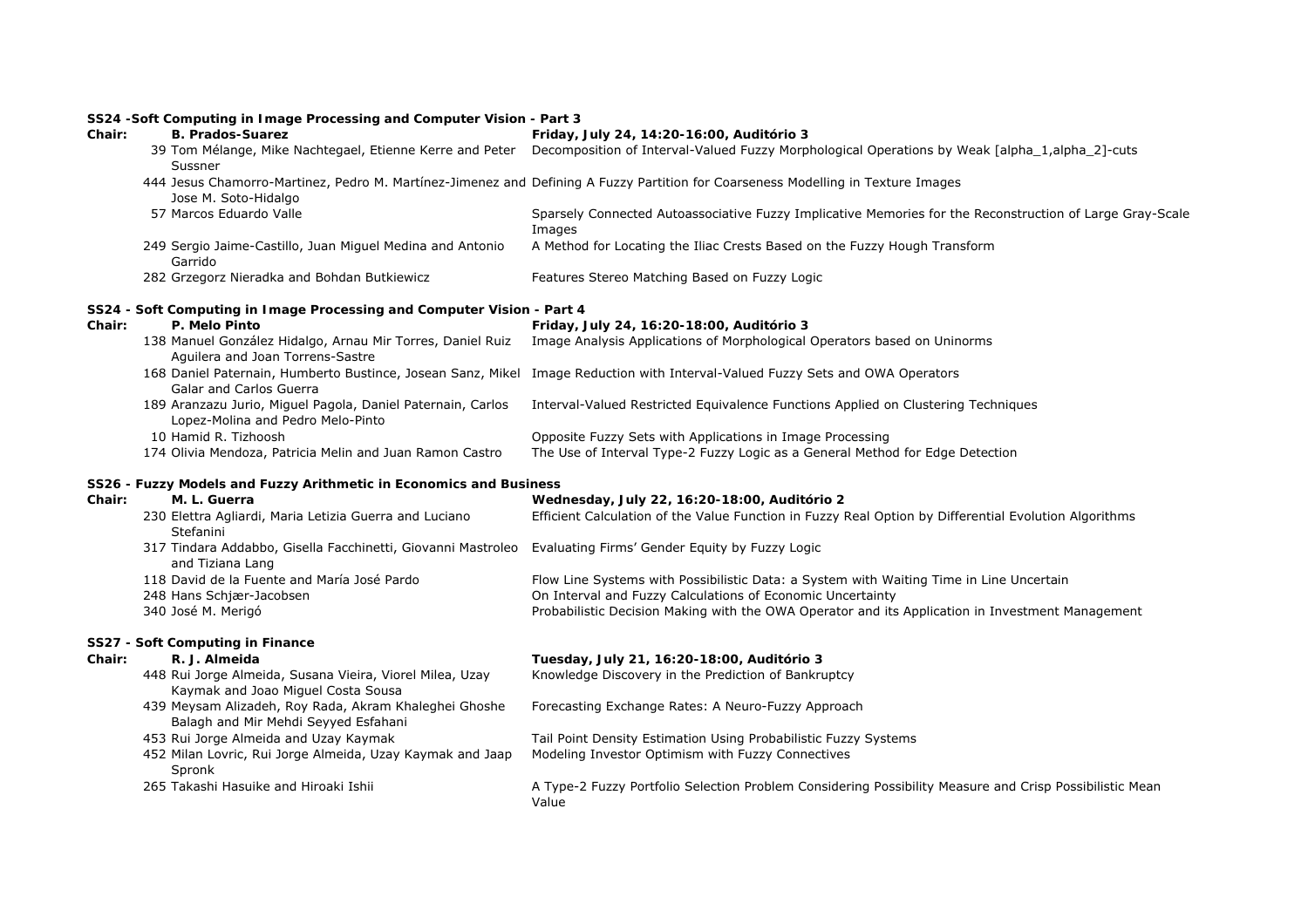# **SS28 - Topics in Decision-Making Using Fuzzy Sets**

|        | 3320 - TODICS III DECISION-MANING OSING I UZZY JETS                                            |                                                                                                                 |
|--------|------------------------------------------------------------------------------------------------|-----------------------------------------------------------------------------------------------------------------|
| Chair: | D. Ralescu                                                                                     | Friday, July 24, 14:20-16:00, Sala 1                                                                            |
|        | 329 Miguel López-Díaz and Luis J. Rodríguez-Muñiz                                              | Exchanging Iterated Expectations of Random Upper Semicontinuous Functions: an application to decision<br>theory |
|        | 399 Keisuke Osone and Takehisa Onisawa                                                         | Cooperative Partner Agent of Seven-Card-Stud Poker                                                              |
|        | 423 Marek Gagolewski and Przemysław Grzegorzewski                                              | Possible and Necessary h-Indices                                                                                |
| Chair: | SS29 - Decision Making in Fuzzy Environments - Part 1<br>M. T. Lamata                          | Tuesday, July 21, 10:10-11:50, Auditório 3                                                                      |
|        | 386 Piero Bonissone, José M. Cadenas, Carmen Garrido,<br>Ramón Andrés Díaz and Raguel Martínez | Weighted Decisions in a Fuzzy Random Forest                                                                     |
|        | 408 Marta Cardin and Silvio Giove                                                              | Non Additive Measures for Group Multi Attribute Decision Models                                                 |
|        | 103 David Pelta and Ronald R. Yager                                                            | Dynamic vs. Static Decision Strategies in Adversarial Reasoning                                                 |
|        | 268 Müjde Erol Genevois and Tuncay Gürbüz                                                      | Finding the Best Flexibility Strategies by Using an Integrated Method of FAHP and OFD                           |

Liern, José A. Moreno and Dolores Santos

# **SS29 - Decision Making in Fuzzy Environments - Part 2**

| Chair: | D. Pelta |                                                            | Tuesday, July 21, 14:20-16:00, Auditório 3     |  |
|--------|----------|------------------------------------------------------------|------------------------------------------------|--|
|        |          | 385 Julio Brito, José Andrés Moreno and José Luis Verdegay | Fuzzy Optimization in Vehicle Routing Problems |  |

426 Clara M. Campos, Lourdes Canós, María J. Canós, Vicente Decision Making in Competitive Location using Fuzzy Sets

150 Jana Talasova and Pavel Holecek Multiple-Criteria Fuzzy Evaluation: The FuzzME Software Package

- 148 Jose M. Cadenas, Juan V. Carrillo, M. Carmen Garrido, Carlos Ivorra, Teresa Lamata and Vicente Liern
- 
- 275 Carlos Cruz, Ricardo C. Silva, José Luis Verdegay and Akebo Yamakami

### **SS29 - Decision Making in Fuzzy Environments - Part 3**

- 4 Francisco Javier Cabrerizo, Juan Manuel Moreno and Enrique Herrera-Viedma
- 48 Nesrin Halouani, Luis Martínez, Habib Chabchoub, Jean-Marc Martel and Jun Liu
- 

A Hybrid Meta-Heuristic to Solve the Portfolio Selection Problem 362 H. Ziya Ulukan and Yeşim Kop A Two Step Solution Procedure to a Fuzzy Medical Waste Disposal Facility Location Problem

A Parametric Approach to Solve Quadratic Programming Problems with Fuzzy Environment in the Set of **Constraints** 

### **Chair: J. Moreno Friday, July 24, 10:10-11:50, Sala 1**

A Consensus Model for Group Decision Making with Incomplete Unbalanced Fuzzy Linguistic Preference Relations

A Multi-granular Linguistic Promethee Model

121 Jun Ma, Guangquan Zhang, Jie Lu and Da Ruan Impute Missing Assessments by Opinion Clustering in Multi-Criteria Group Decision Making Problems 149 M. Socorro Garcia-Cascales and M. Teresa Lamata Information System for the valuation of Universities in Spain 229 Rudolf Felix **Multi-Goal Aggregation of Reduced Preference Relations Based on Fuzzy Interactions between Decision** 

Goals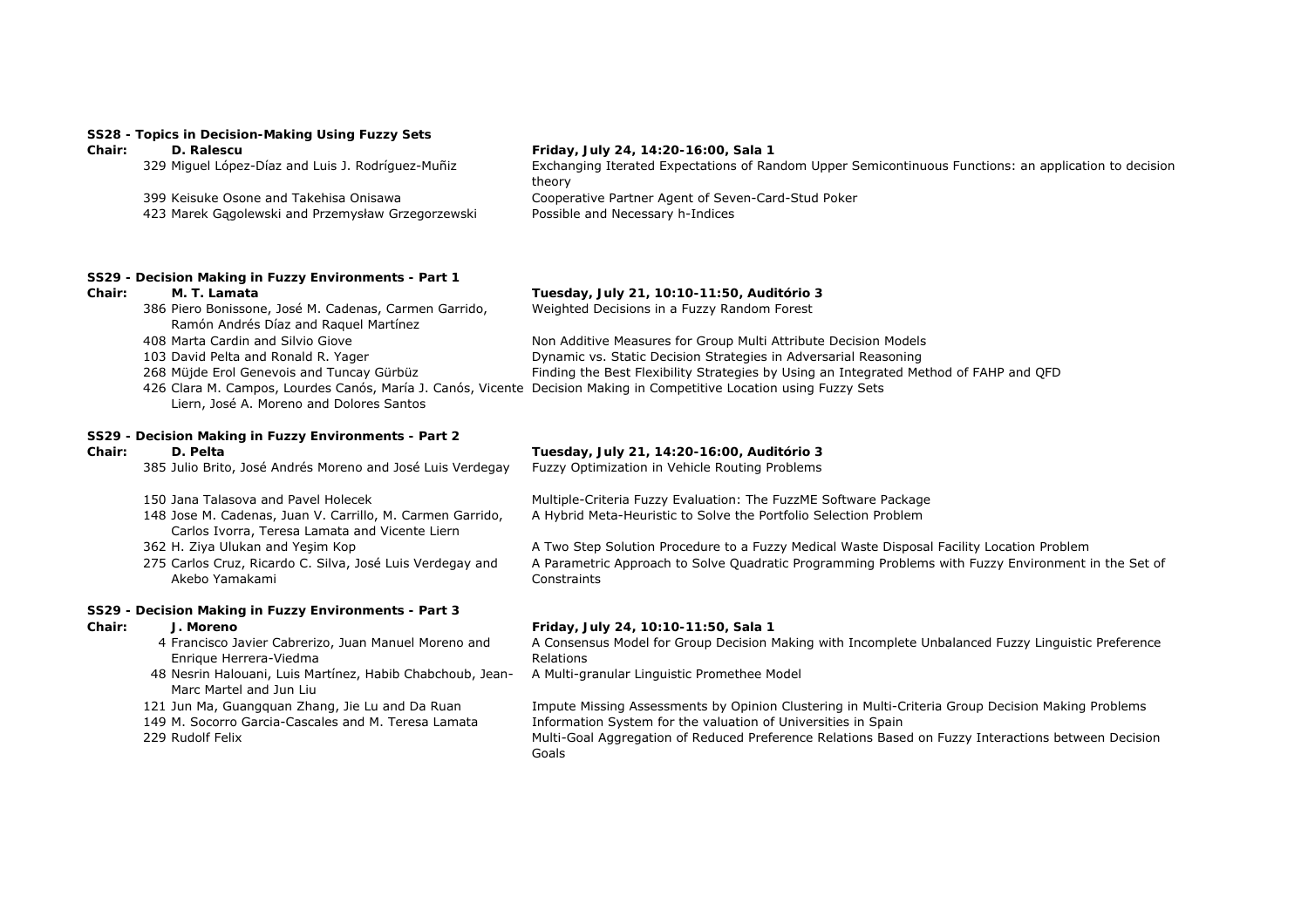# **SS30 - Soft Computing in Medical Imaging**

# **Chair: E. Montseny Wednesday, July 22, 12:00-13:00, Auditório 3**

|                                                      | 276 Miguel Pagola, Edurne Barrenechea, Aranzazu Jurio, Mikel Interval-Valued Fuzzy System for Segmentation of Prostate Ultrasound Images |
|------------------------------------------------------|------------------------------------------------------------------------------------------------------------------------------------------|
| Galar, Pedro Couto, Farhang Sahba and Hamid Tizhoosh |                                                                                                                                          |
| 357 Robert Koprowski and Zygmunt Wrobel              | Hierarchic Approach in the Analysis of Tomographic Eye Image                                                                             |

# **SS31 - Medical Concepts in Soft Computing**

# **Chair: R. Seising Friday, July 24, 12:00-13:00, Auditório 3**

428 Mila Kwiatkowska, Krzysztof Kielan and Krzysztof Michalik A Fuzzy-Semiotic Framework for Modeling Imprecision in the Assessment of Depression

| 394 Tatiana Kiseliova                                       | Towards an Interpretation of the Connectivity Analysis in the Frame of Fuzzy Equivalence Relations for |
|-------------------------------------------------------------|--------------------------------------------------------------------------------------------------------|
|                                                             | Medical Diagnoses                                                                                      |
| 421 Petri Heinonen, Marjo Mannelin, Hannu Iskala, Aki Sorsa | Development of a Fuzzy Expert System for a Nutritional Guidance Application                            |
| and Esko Juuso                                              |                                                                                                        |
| 51 Elisabeth Rakus-Andersson                                | Approximate Reasoning in Surgical Decisions                                                            |

# **SS32 - Philosophical, Sociological and Economical Thinking - Part 1**

| R. Seising                               | Tuesday, July 21, 10:10-11:50, Sala 3                                                    |
|------------------------------------------|------------------------------------------------------------------------------------------|
| 330 Rudolf Seising                       | 60 years "A Mathematical Theory of Communication" — Towards a "Fuzzy Information Theory' |
| 377 Veronica Sanz                        | Soft Computing Confronting Philosophical and Sociological Critiques to Classical AI      |
| 122 Vesa Niskanen                        | Application of Zadeh's Impossibility Principle to Approximate Explanation                |
| 96 Olga Kosheleva                        | Early Start Can Inhibit Learning: Towards A New Explanation                              |
| 227 Alejandro Sobrino and Martín Pereira | Around Fuzziness. Some Philosophical Thoughts                                            |
|                                          |                                                                                          |

# **SS32 - Philosophical, Sociological and Economical Thinking - Part 2**

| Chair: | R. Seising                                        | Tuesday, July 21, 12:00-13:00, Sala 3                            |
|--------|---------------------------------------------------|------------------------------------------------------------------|
|        | 455 Joao Paulo Carvalho and Jose Tome             | Rule Based Fuzzy Cognitive Maps in Socio-Economic Systems        |
|        | 201 Enric Trillas, Claudio Moraga and Eloy Renedo | On Aristotle's NC and EM Principles in Three-valued Logics       |
|        | 331 Rudolf Seising                                | On Classical, Fuzzy Classical, Quantum and Fuzzy Quantum Systems |

### **Linguistic Fuzzy Systems**

| Chair: | L. Magdalena                         | Wednesday, July 22, 12:00-13:00, Sala 2                                                                                       |
|--------|--------------------------------------|-------------------------------------------------------------------------------------------------------------------------------|
|        |                                      | 28 Rosa M. Rodriguez, Luis Martinez and Macarena Espinilla A Comparative Analysis of Symbolic Linguistic Computational Models |
|        | 31 José M. Alonso and Luis Magdalena | An Experimental Study on the Interpretability of Fuzzy Systems                                                                |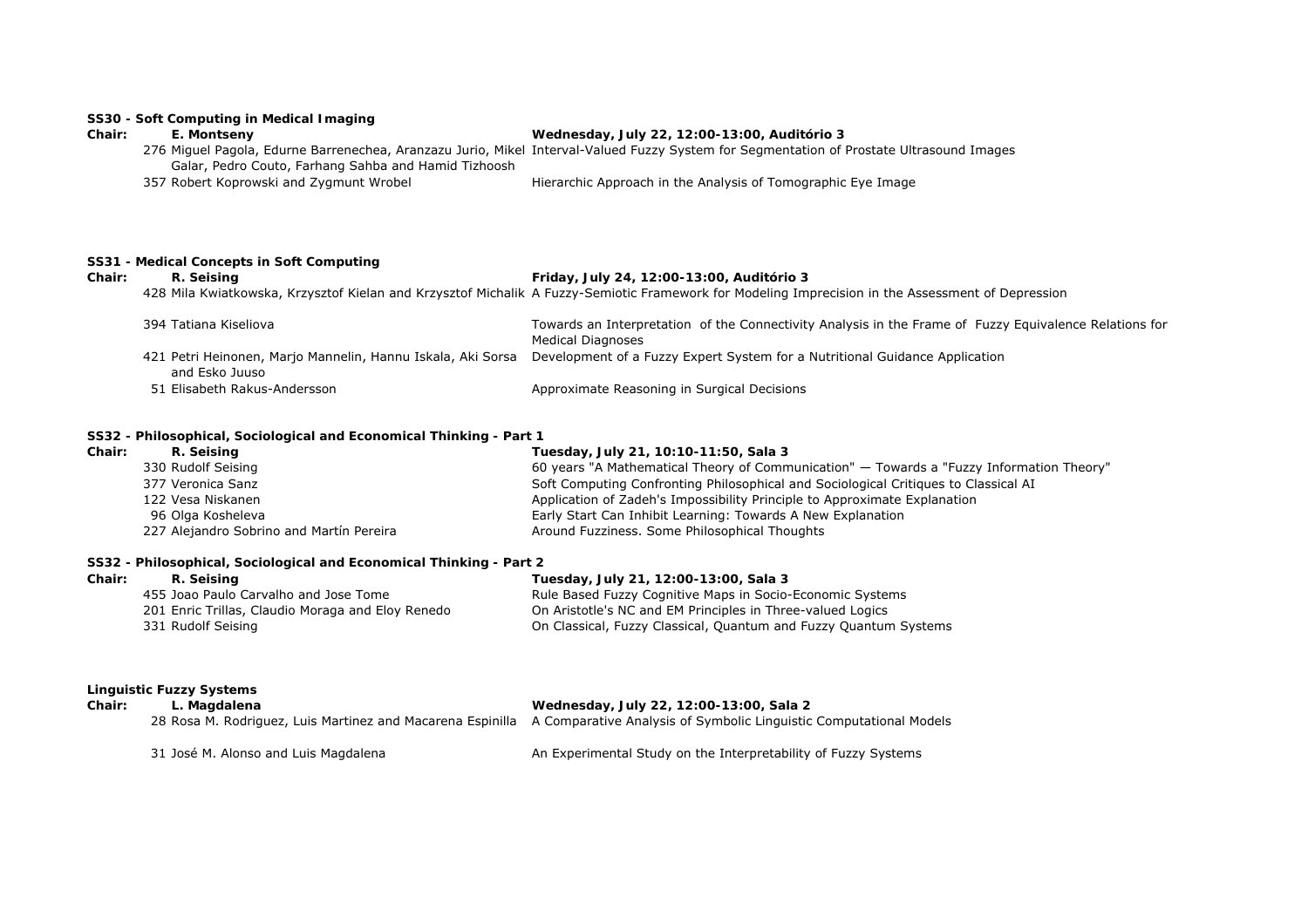### **Fuzzy Algebra**

| Chair: | T. Vetterlein                                                                | Wednesday, July 22, 12:00-13:00, Sala 1                  |
|--------|------------------------------------------------------------------------------|----------------------------------------------------------|
|        | 187 Paavo Kukkurainen                                                        | Fuzzy Subgroups and the Teichmüller Space                |
|        | 252 Jorge Jiménez, Susana Montes, Branimir Šešelja and<br>Andreja Tepavčević | Characterization of L-Fuzzy Semi-Filters and Semi-Ideals |
|        | 342 Bayram Ali Ersoy and Dan Ralescu                                         | L-Prime Spectrum of Modules                              |
|        |                                                                              |                                                          |

# **Non-classical Algebras and Bags**

425 Juan Martínez-Moreno, Antonio Roldán and Concepcion KM-Fuzzy Approach Space 112 Beloslav Riečan Poincaré Recurrence Theorem in MV-Algebras 135 Sadaaki Miyamoto Operations for Real-Valued Bags and Bag Relations

**Chair: M. Navara Thursday, July 23, 12:00-13:00, Sala 1**

# **Attribute Domain Granulation**

# **Chair: B. Bouchon-Meunier Thursday, July 23, 12:00-13:00, Auditório 2**

165 Marcos Cintra, Heloisa Camargo and Trevor Martin Optimising the Fuzzy Granulation of Attribute Domains

93 Yassine Djouadi, Basma Alouane and Henri Prade Fuzzy Clustering for Finding Fuzzy Partitions of Many-Valued Attribute Domains in a Concept Analysis Perspective 449 Vasile Georgescu Generalizations of Fuzzy C-Means Algorithm to Granular Feature Spaces, based on Underlying Metrics: Issues and Related Works

### **Feature Selection**

# **Chair: C. Borgelt Tuesday, July 21, 12:00-13:00, Sala 2**

419 Susana Vieira, João M.C. Sousa and Uzay Kaymak Feature Selection Using Fuzzy Objective Functions 167 Nick Pizzi and Witold Pedrycz Discriminatory Components for Pattern Classification

220 Edwin Lughofer and Stefan Kindermann Rule Weight Optimization and Feature Selection in Fuzzy Systems with Sparsity Contraints

# **Classification**

# **Chair: L. Koczy Friday, July 24, 16:20-18:00, Sala 3**

 Hoel Le Capitaine and Carl Frélicot Classification with Reject Options in a Logical Framework: a fuzzy residual implication approach Moamar Sayed Mouchaweh and Bernard Riera Incremental Possibilistic Approach for Online Clustering and Classification Salem Benferhat and Karim Tabia On the Use of Min-Based Revision Under Uncertain Evidence for Possibilistic Classifiers Tuan-Fang Fan, Churn-Jung Liau and Duen-Ren Liu Dominance-based Rough Set Analysis for Uncertain Data Tables Carlos Campos Bracho Combining Wavelets and Computational Intelligence Methods with Applications on Multi-class Classification Datasets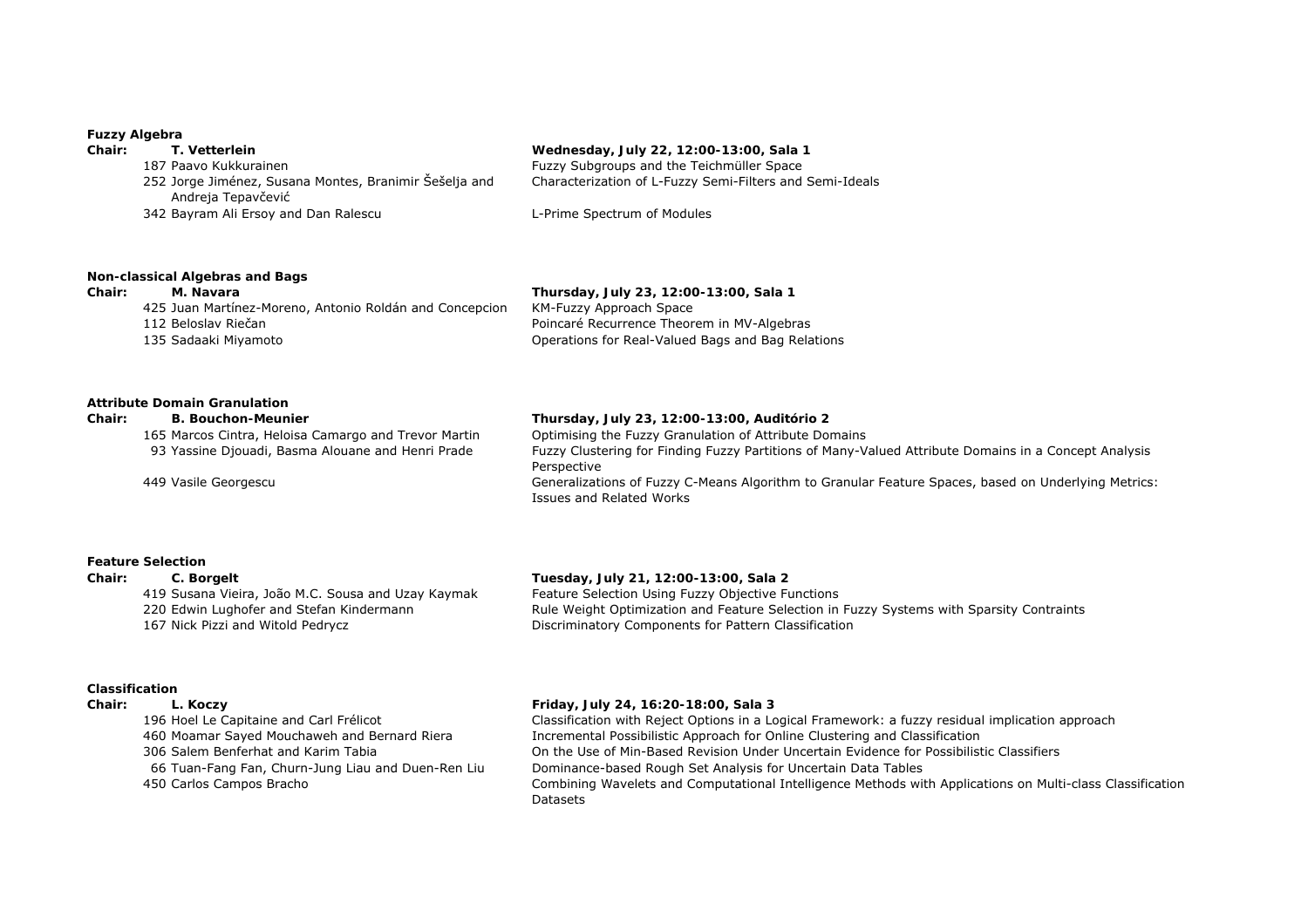# **Hybrid Systems**

| <b>Chair:</b> | O. Castillo                                                                                                    | Tuesday, July 21, 16:20-18:00, Sala 2                                                                                              |
|---------------|----------------------------------------------------------------------------------------------------------------|------------------------------------------------------------------------------------------------------------------------------------|
|               | Figueiredo                                                                                                     | 256 Cyro Muniz, Marley Vellasco, Ricardo Tanscheit and Karla A Neuro-fuzzy System for Fraud Detection in Electricity Distribution  |
|               | 378 Rita Lovassy, Laszlo T. Koczy and Laszlo Gal                                                               | Optimizing Fuzzy Flip-Flop Based Neural Networks by Bacterial Memetic Algorithm                                                    |
|               | 183 Miguel Lopez, Patricia Melin and Oscar Castillo                                                            | Pattern Recognition in Blur Motion Noisy Images using Fuzzy Methods for Response Integration in Ensemble<br><b>Neural Networks</b> |
|               | 458 László Gál, János Botzheim, Laszlo T. Koczy and Antonio<br>Ruano                                           | Applying Bacterial Memetic Algorithm for Training Feedforward and Fuzzy Flip-Flop based Neural Networks                            |
|               | 304 Javad Jassbi and Sohrab Khanmohammadi                                                                      | Organizational Risk Assessment using Adaptive Neuro-Fuzzy Inference System                                                         |
|               | <b>Approximate Reasoning</b>                                                                                   |                                                                                                                                    |
| Chair:        | L. Godo                                                                                                        | Thursday, July 23, 14:20-16:00, Sala 3                                                                                             |
|               | 406 Bernadette Bouchon-Meunier, Christophe Marsala and<br>Maria Rifgi                                          | Fuzzy Analogical Model of Adaptation for Case-Based Reasoning                                                                      |
|               | 188 Emad Saad, Shamiaa Elmorsy, Mahmoud Gabr and Yasser Reasoning about Actions in Fuzzy Environment<br>Hassan |                                                                                                                                    |
|               | 207 Itziar García-Honrado, Enric Trillas, Sergio Guadarrama<br>and Eloy Renedo                                 | Evaluating Premises, Partial Consequences and Partial Hypotheses                                                                   |
|               | 16 Cristina Alcalde, Ana Burusco and Ramon Fuentes-<br>González                                                | Interval-Valued Fuzzy Propositions. An Application to the L-Fuzzy Contexts with Absent Values                                      |
|               | 270 Liliana D'Errico and Michele Loreti                                                                        | A process Algebra Approach to Fuzzy Reasoning                                                                                      |
|               | <b>Applications of Fuzzy Systems</b>                                                                           |                                                                                                                                    |
| Chair:        | R. Kruse                                                                                                       | Friday, July 24, 10:10-11:50, Sala 2                                                                                               |
|               | 172 Maria Erman, Abbas Mohammed and Elisabeth Rakus-<br>Andersson                                              | Fuzzy Logic Applications in Wireless Communications                                                                                |
|               | 162 Arkadiusz Salski                                                                                           | A Fuzzy Set Approach to Ecological Knowledge Discovery                                                                             |
|               | 316 Sohrab Khanmohammadi, Mohammad Ali Tinati,<br>Sehraneh Ghaemi and Mohammad Ali Badamchizadeh               | Fuzzy and PSO Based Algorithm for Driver's Behavior Modeling                                                                       |
|               | 41 Joao Pedro, Joao Pires and João Paulo Carvalho                                                              | Ant Colony Optimization for Distributed Routing Path Optimization in Optical Burst-Switched Networks                               |
|               | 312 Shinji Fukuda                                                                                              | A Preliminary Analysis for Improving Model Structure of Fuzzy Habitat Preference Model for Japanese<br>Medaka (Oryzias latipes)    |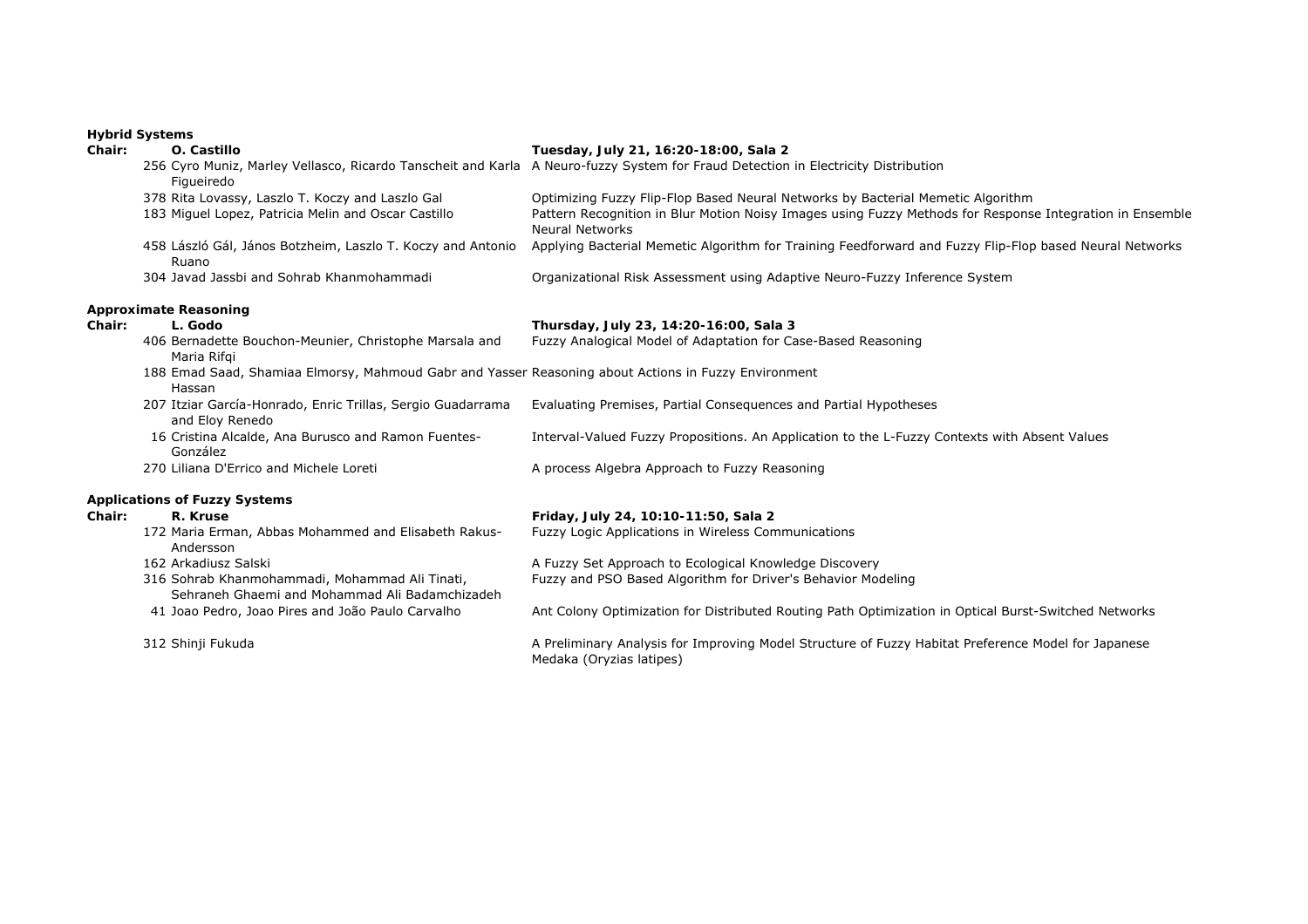# **Human-centered Systems**

# **Chair: F. Gomide Tuesday, July 21, 14:20-16:00, Sala 3**

40 Luisa Lucila Lazzari, Patricia Inés Mouliá and Mariano Eriz An Alternative Operationalization of Fuzzy Consideration Set. Application to Tourism

| 27 Ronei Moraes and Liliane Machado                   | Fuzzy Continuous Evaluation in Training Systems Based on Virtual Reality                      |
|-------------------------------------------------------|-----------------------------------------------------------------------------------------------|
| 257 Dilza Szwarcman, Jesus Domech, Ricardo Tanscheit, | A Fuzzy System for the Assessment of Human Reliability                                        |
| Marley Vellasco, Marco Pacheco and Nicholas Ribeiro   |                                                                                               |
| 97 Farzaneh Tatari and Mohammad-R. Akbarzadeh-T       | Intensity Assessment of Pedestrian Collisions in City of Mashhad based on Fuzzy Probabilities |
|                                                       |                                                                                               |

# **Combinatorial Problems**

| Chair: | A. Kasperski                                     | Friday, July 24, 12:00-13:00, Sala 2                                                              |
|--------|--------------------------------------------------|---------------------------------------------------------------------------------------------------|
|        | 88 Adam Kasperski and Pawel Zielinski            | A Possibilistic Approach to Bottleneck Combinatorial Optimization Problems with Ill-Known Weights |
|        | 94 Adam Kasperski and Pawel Zielinski            | On Possibilistic Sequencing Problems with Fuzzy Parameters                                        |
|        | 215 Nele Verbiest, Chris Cornelis and Yvan Saeys | Valued Constraint Satisfaction Problems Applied to Functional Harmony                             |

## **Control**

| Chair: | S. Galichet                               | Thursday, July 23, 12:00-13:00, Sala 2                                                                                      |
|--------|-------------------------------------------|-----------------------------------------------------------------------------------------------------------------------------|
|        | 250 Jean-Yves Dieulot and Nesrine Elfelly | Membership Dependent Stability Analysis of TS Fuzzy Controlled Systems using Coupling Attenuation                           |
|        |                                           | 164 Laurent Vermeiren, Thierry M. Guerra and Hakim Lamara Phi-Calculus Fuzzy Arithmetic: application to model based control |
|        |                                           |                                                                                                                             |

413 Anis Sakly, Basma Zahra and Mohamed Benrejeb Stability Analysis of Continuous PI-like Fuzzy Control Systems based on Vector Norms Approach

# **Decision Analysis**

| U. Kaymak                                                 | Friday, July 24, 16:20-18:00, Sala 1                                                      |
|-----------------------------------------------------------|-------------------------------------------------------------------------------------------|
| 404 Shin-ichi Ohnishi, Takahiro Yamanoi and Hideyuki Imai | A Fuzzy Weight Representation for Inner Dependence Method AHP                             |
| 37 Tomoe Entani                                           | Interval AHP for Group of Decision Makers                                                 |
| 427 Salem Benferhat, Faiza Haned, Aïcha Mokhtari and      | Using Syntactic Possibilistic Fusion for Modeling Optimal Optimistic Qualitative Decision |
| Ismahane Zeddigha                                         |                                                                                           |
| 333 Masaaki Ida                                           | Possibility and Necessity Evaluations based on Ordinal Comparability                      |
| 107 Ondrej Pavlacka and Jana Talasova                     | Application of Fuzzy Vectors of Normalized Weights in Decision Making Models              |
|                                                           |                                                                                           |
|                                                           |                                                                                           |

# **Uncertainty**

| Chair: | A. Colubi                                                         | Tuesday, July 21, 16:20-18:00, Sala 1                                       |
|--------|-------------------------------------------------------------------|-----------------------------------------------------------------------------|
|        | 24 Koichi Yamada, Vilany Kimala and Muneyuki Unehara              | A New Conditioning Rule, Its Generalization and Evidential Reasoning        |
|        | 398 Gilles Mauris                                                 | Possibility Distribution: a unified representation for parameter estimation |
|        | 354 Gil González-Rodríguez, Wolfgang Trutschnig and Ana<br>Colubi | Confidence Regions for the Mean of a Fuzzy Random Variable                  |
|        | 299 Pedro Teran                                                   | A New Bridge Between Fuzzy Sets and Statistics                              |

76 Martin Fuchs Cloud Based Design Optimization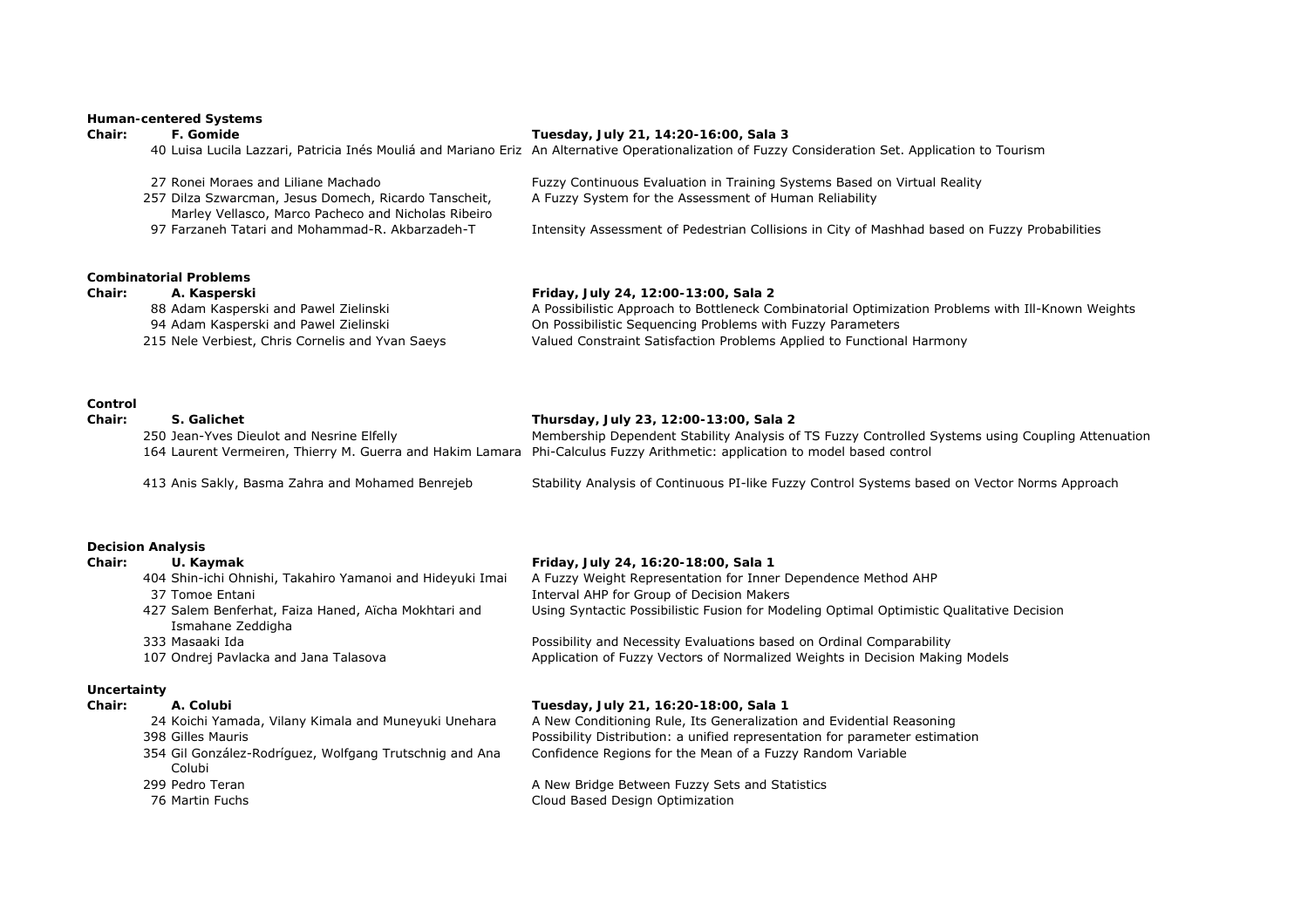# **Fuzzy Relations**

|               | <b>FULLY REIGHUIS</b>                                                                                                 |                                                                                                                                                      |
|---------------|-----------------------------------------------------------------------------------------------------------------------|------------------------------------------------------------------------------------------------------------------------------------------------------|
| Chair:        | <b>B.</b> De Baets                                                                                                    | Wednesday, July 22, 10:10-11:50, Auditório 3                                                                                                         |
|               | 388 Michal Holcapek and Matej Turcan                                                                                  | Graded Equipollence of Fuzzy Sets                                                                                                                    |
|               | 191 Ramón González del Campo, Luis Garmendia and Jordi<br>Recasens                                                    | Transitive Closure of Interval-valued Relations                                                                                                      |
|               | 429 Javier Martín and Gaspar Mayor                                                                                    | An Axiomatical Approach to T-Multi-indistinguishabilities                                                                                            |
|               | 175 Susana Díaz, Bernard De Baets and Susana Montes                                                                   | Comparison of Two Versions of the Ferrers Property of Fuzzy Interval Orders                                                                          |
|               | 176 Susana Díaz, Susana Montes and Bernard De Baets                                                                   | Decomposition of the Transitivity for Additive Fuzzy Preference Structures                                                                           |
| Clustering    |                                                                                                                       |                                                                                                                                                      |
| Chair:        | H. Ishibuchi                                                                                                          | Thursday, July 23, 14:20-16:00, Sala 2                                                                                                               |
|               | 273 Yukihiro Hamasuna, Yasunori Endo and Sadaaki Miyamoto On Tolerant Fuzzy c-Means Clustering with L1-Regularization |                                                                                                                                                      |
|               | 374 Francisco Queiroz, Antonio Braga and Witold Pedrycz                                                               | Sorted Kernel Matrices as Cluster Validity Indexes                                                                                                   |
|               | 36 Thomas A. Runkler                                                                                                  | Fuzzy c-Means Herding                                                                                                                                |
|               | 320 Eyke Huellermeier and Maria Rifqi                                                                                 | A Fuzzy Variant of the Rand Index for Comparing Clustering Structures                                                                                |
|               | 420 Vasile Georgescu                                                                                                  | Clustering of Fuzzy Shapes by Integrating Procrustean Metrics and Full Mean Shape Estimation into K-<br>Means Algorithm                              |
| Data Analysis |                                                                                                                       |                                                                                                                                                      |
| Chair:        | N. Pal                                                                                                                | Thursday, July 23, 16:20-18:00, Sala 2                                                                                                               |
|               | 325 Amory Bisserier, Reda Boukezzoula and Sylvie Galichet                                                             | An Interval Approach for Fuzzy Linear Regression with Imprecise Data                                                                                 |
|               | 353 Ana Colubi, M. Ángeles Gil, Gil González-Rodríguez and<br>Wolfgang Trutschnig                                     | Discriminant Analysis for Fuzzy Random Variables Based on Nonparametric Regression                                                                   |
|               | <b>Burhan Turksen</b>                                                                                                 | 380 Mohammad Hossein Fazel Zarandi, Milad Avazbeigi and I. A New Fuzzy Noise-Rejection Data Partitioning Algorithm with Revised Mahalanobis Distance |
|               | 197 Yuchi Kanzawa, Yasunori Endo and Sadaaki Miyamoto                                                                 | Fuzzy c-Lines for Data with Tolerance                                                                                                                |
|               | 195 Krystyna Biletska, Sophie Midenet, Marie-Hélène Masson<br>and Thierry Denoeux                                     | Fuzzy Modelling of Sensor Data for the Estimation of an Origin-Destination Matrix                                                                    |
|               | <b>Management Science</b>                                                                                             |                                                                                                                                                      |
| Chair:        | P. Zielinski                                                                                                          | Thursday, July 23, 12:00-13:00, Auditório 3                                                                                                          |
|               | 445 Esmaeil Mehdizadeh and Reza Tavakkoli-Moghaddam                                                                   | A Fuzzy Particle Swarm Optimization Algorithm for a Cell Formation Problem                                                                           |
|               | 82 Bo-Ruei Kao, K. Robert Lai and Meng-Wen Lin                                                                        | Agent-based Fuzzy Constraint-directed Negotiation Mechanism for Planning and Scheduling in Supply Chain                                              |
|               | 375 Mahmoud El Hajj, Serge Guillaume and Agnes Beque                                                                  | Complementary Source Information Cooperation Within a Decision System for Crop Monitoring                                                            |